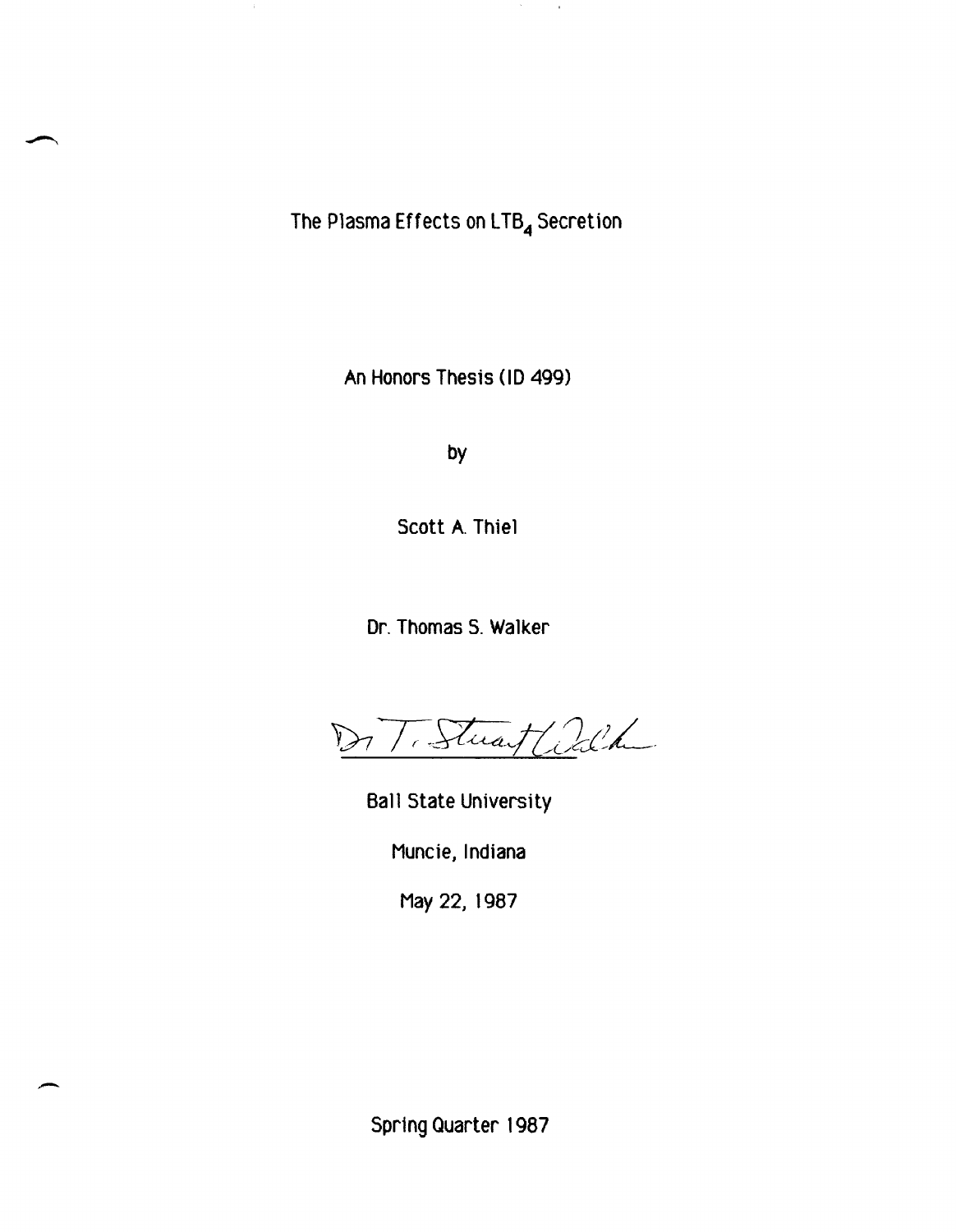### **I ntroduct ion:**

أأمكنك

 $T$  $H$  $F$ 

-

Lupus erythematosus (LE) was named in 1851 by Louis Alphee Cazenave, a French dermatologist. The name meaning "red wolf" was used to describe the wolf-bite pattern of skin discoloration associated with discoid lupus (13). There are two types of LE: discoid and systemic. Discoid lupus involves only the skin, whereas systemic can affect any body part (13). Lupus erythematosus is an age old disease; Hippocrates (5<sup>th</sup> century B.C.) described the disease in his writings, Kapose ( 1872) described cases involving body parts other than the skin, and Dr. Malcolm Hargraves of the Mayo Clinic (1948) described LE cells found in the plasma of some systemic lupus erythematosus (SLE) patients (13). In 1952 Conley and Hartmann described a coagulation inhibitor in two patients with SLE (2) which seemed to interfere with the conversion of prothrombin to thrombin (see fig. 1) The inhibitor tended to be associated with SLE and for this reason the term lupus anticoagulant (LA) was used to describe the inhibitor. LA can be thought of as "immunoglobulins which interfere to a variable extent with phospholipid-dependent coagulation tests without inhibiting the activity of specific coagulation factors. (13)"

LA tend to be associated with autoimmune disorders (among them SLE) and with prolonged use of such drugs as hydralazine hydrochloride, phenothiazenes, procainamide hydrochloride and quinine; LA are most often associated with the drug chlorpromazine (I ,3,4, 19). Some patients may develop a transient form of LA after contracting a viral infection or in response to antibiotic therapy.( 14, 15) There appear to be two markers which indicate the presence of LA in vivo. These markers are 1) the effects that LA has on coagulation tests and 2) LA's association with hypoprothrombinemia.

The plasma from patients with LA tends to exhibit prolonged clotting times in each of several standard phosphOlipid-dependent coagulation tests such as prothrombin time (PT), partial thromboplastin time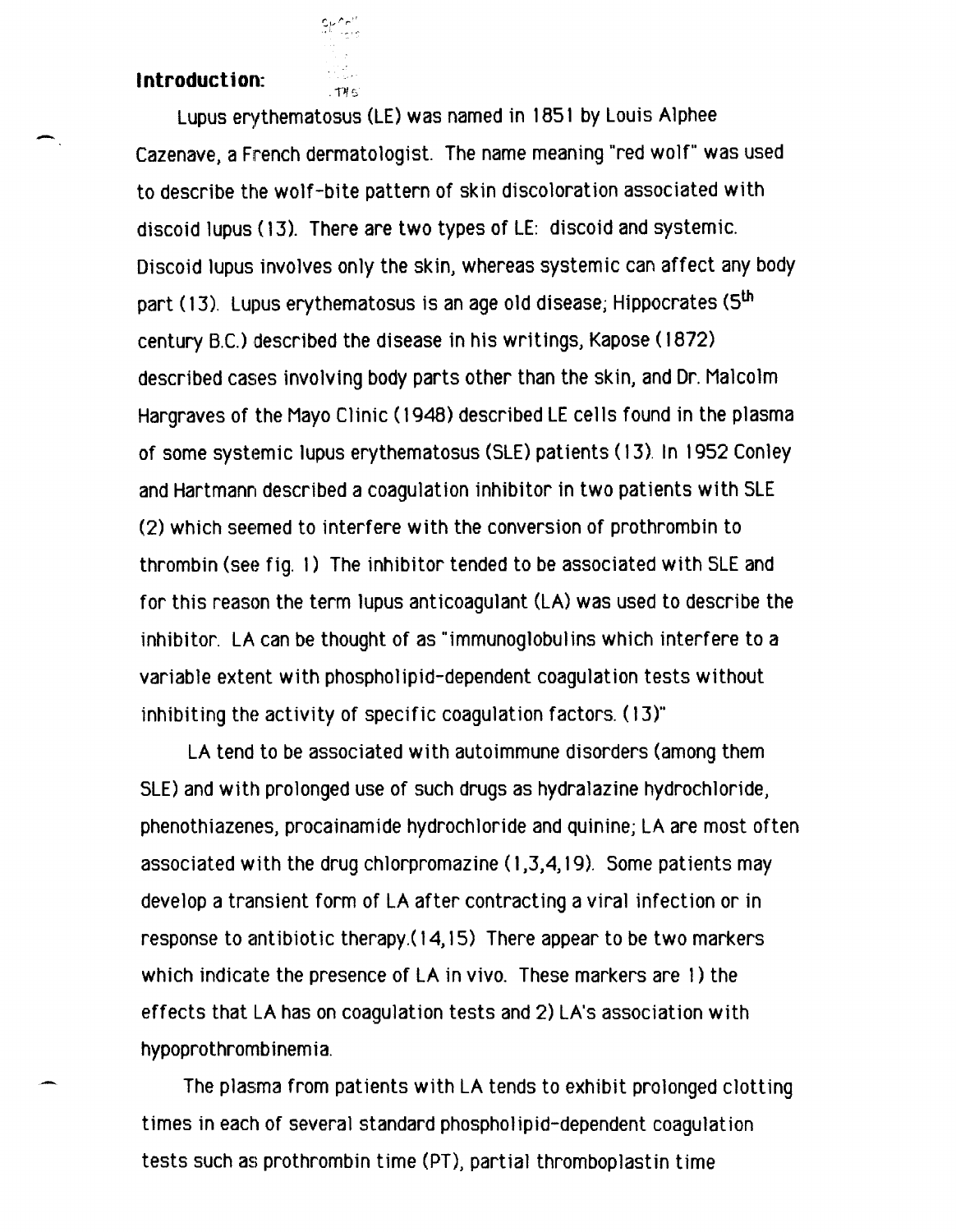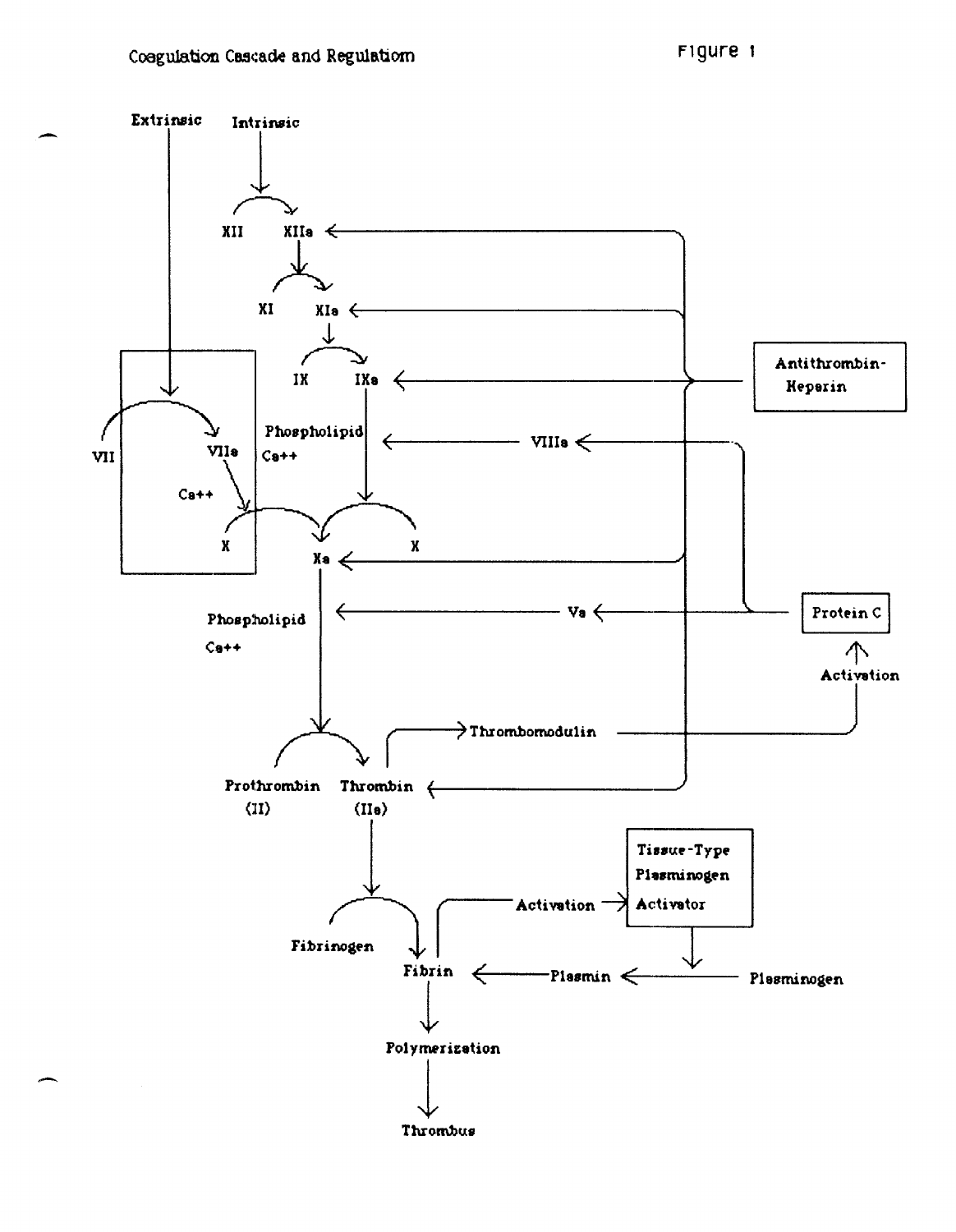(PTT>.and Russell's Viper Venom time (RVVT) (2,7,12,20). The prolonged in vitro coagulation times imply that the patients with LA are hemophiloid, however the opposite tends to be true. Most often, the occurance of LA in patients is associated with thromboembolic episodes, primarily in the deep veins (eg. leg and cerebral veins) and peripheral arteries (10,19). To gain insight into the effects of LA on coagulation tests one needs an understanding of the coagulation cascade.

 $\overline{\phantom{0}}$ 

-

The coagulation cascade, commonly known as clotting, is a series of reactions utilizing some of the proteins carried within the plasma portion of the blood. The coagulation cascade is set into motion when a triggering agent is introduced into the vascular tree. In the patient with LA, a thromboembolic condition tends to be the norm. Thromboembolism is the blockage of a vessel with a thrombus which was formed elsewhere in the body. The standard in vitro coagulation tests are unable to detect this tendency toward thromboembolism. The tests are designed to measure only the positive side of the coagulation cascade,ie., they are not designed to detect aspects of the regulat ion of the cascade ( 17).

As with most systems in the body the coagulation cascade is regulated. Three mechanisms regulate the cascade through inhibition; the three mechanisms are the production of: 1) antithrombin, 2) protein C, and 3) tissue-type plasminogen activator (see fig. 1) (17). Collectively these three mechanisms perform the function of anticoagulation (regulation). The anticoagulation mechanism is mediated by these fluid phase substances found in the plasma (17). First, antithrombin which is at the center of the anticoagulation mechanism. Antithrombin neutralizes activated factors IXa, Xa, Xla, and XIIa and inhibits the activity of thrombin through the formation of protein C (17). Thrombin is the activated from of prothrombin; it causes the conversion of fibrinogen to fibrin, and fibrin is then polymerized to form an insoluble clot to slow or halt the flow of blood to an area. Next to consider is protein C which is a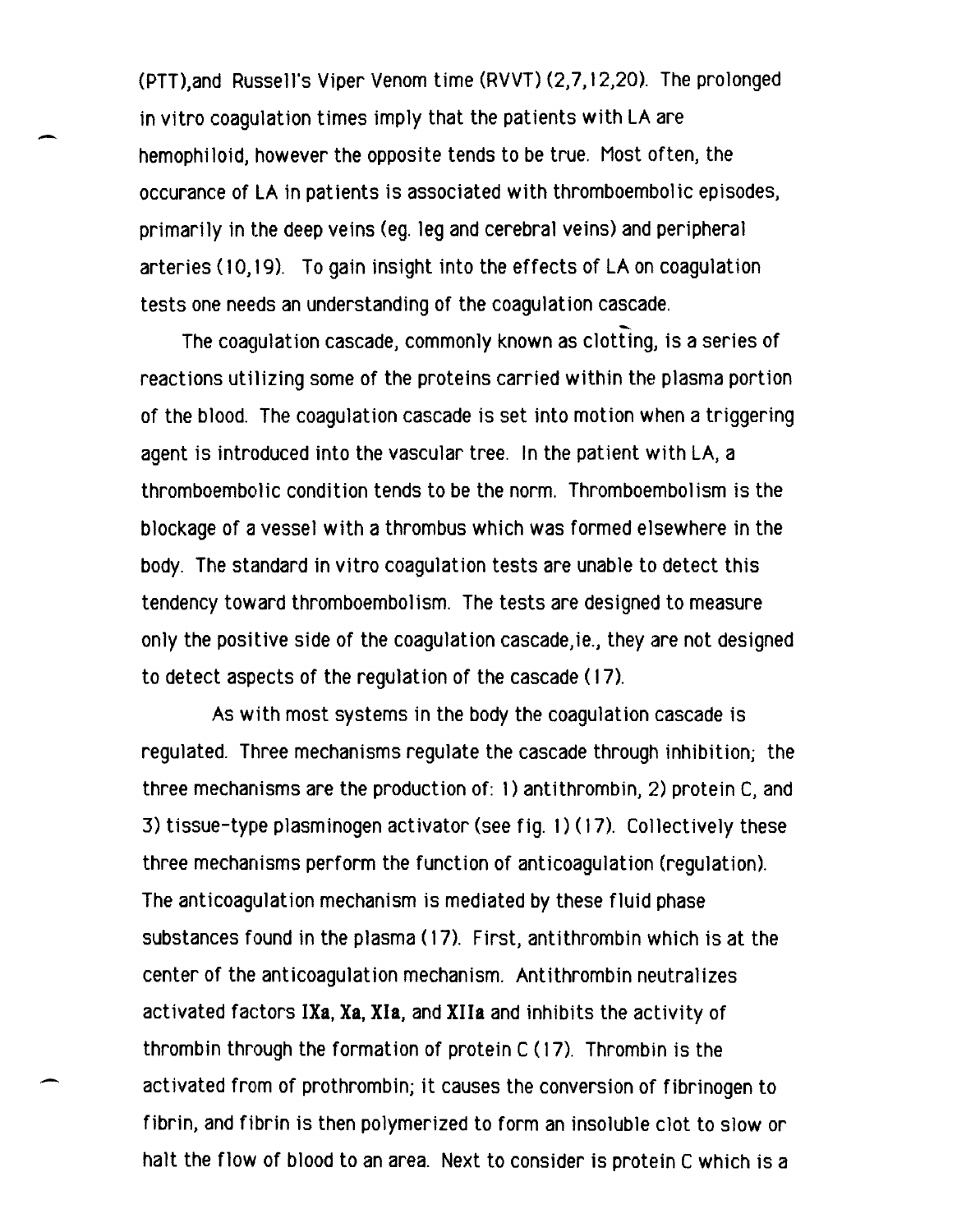stable enzyme-inhibitor which inactivates activated factors **V and VII**  (17). Finally, tissue-type plasminogen activator, the last of the regulating plasma proteins to be considered. Tissue-type plasminogen activator drives fibrinolysis (the breakdown of polymerized fibrin) by transforming plasminogen to plasmin which inactivates fibrin (see fig.1) (17). The mediating fluid phase substances are intimately involved with the vascular endothelium and perform the same function as heparin (17). Heparin (an anticoagulant) catalyzes the action of antithrombin by altering the combining sites for the factors it inactivates (17). The alteration causes the reaction sites to be more accessable and therefor increases the rate of inactivation or anticoagulation (see fig.) (17). The natural heparin-like substances are partially embedded in the endothelium with the antithrombin combining sites extending into the vessel (see fig. 2) (17). These substances are present throughout the body, but predominate 'in the microvasculature (17). A deficiency in antithrombin leads to thromboembolic disease (a congenital disease), the spontaneous production of thrombii with the possible occlusion of a vessel. These occlusions can cause varying problems (eg. strokes, gangrene, spontaneous abortions, etc.) which cannot accurately be predicted.

-

-

Of all the documented thromboembolic disorders collected by Rosenbeg, approximately 55% had at least one thromboembolic episode and 60% of those have had recurrent episodes (17). The first episode was usually associated with an event known to trigger thrombosis such as surgery, pregnancy, childbirth or trauma (17). A deficiency of antithrombin may also be an aspect of SLE and/or the presence of LA. The occurance of recurrent abortions in females with SLE is 3 to 4 times greater than that of a comparable population (19). The fetal wastage may or may not be due to the presence of LA in SLE patients. However,one should note that thromboembolic episodes have been shown Lo occur in 23-57~ of patients having LA with or without SLE. In contrast,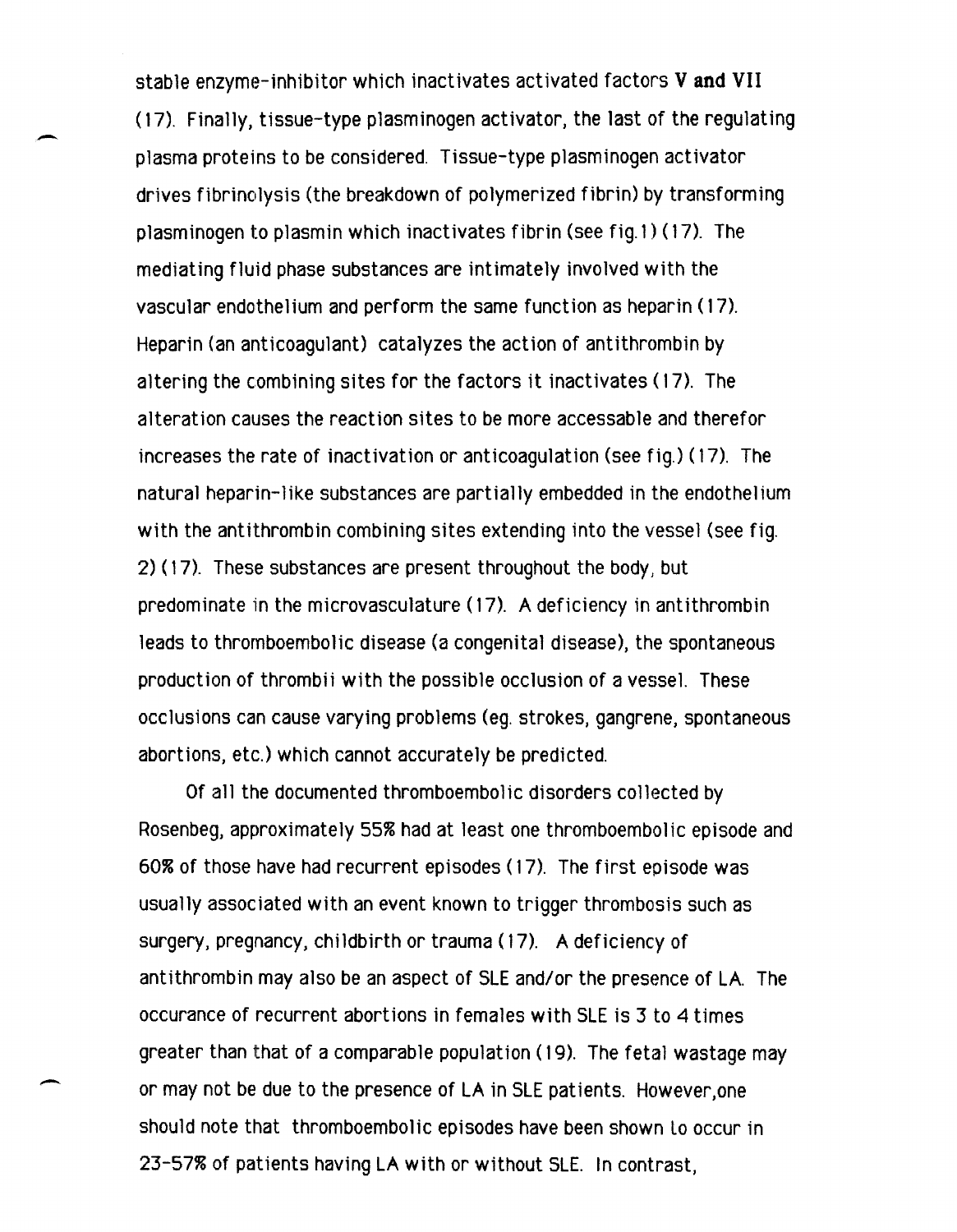

Possible Mechanisms of APA interference with anticoagulation mechanism

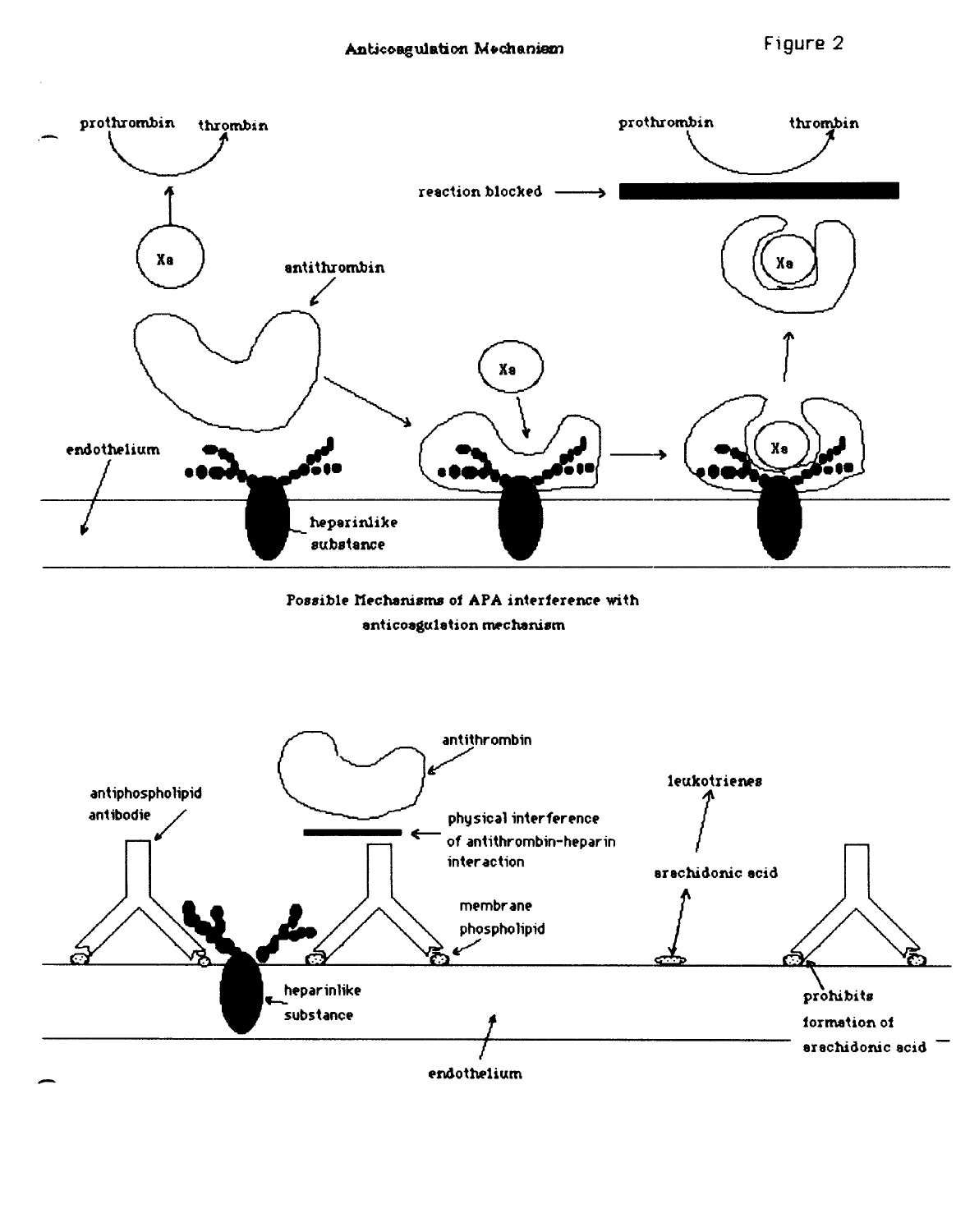thromboembolic episodes occur in 8-12% of patients afflicted with SLE and no LA (19). The presence of LA could conceivably be the cause of low antithrombin concentrations through antiphospholipid interference or some other unknown method. Antibody interference could occur via the action of antibody blockage or interferance with the reaction of the heparin-like substances with antiprothrombin. If the antiprothrombin-heparin reaction does not occur, then the rate of anticoagulation will be decreased (17). Conversely, the rate of coagulation will be increased somewhat. This may not cause immediate problems, but the chance for spontaneous thrombus formation will be increased. In any event, the presence of LA is a risk factor to the occurance of a thromboembolic episode.

-

Hypoprothrombenemia also appears to have some relationship to LA, but that relationship is unclear. Shapiro and Thiagarajan have shown that mi ld degrees of hypoprothrombenemia appear to be fairly common (27%) in their study population (19). Explanations and postulations on the mechanism behind hypoprothrombinemia have tended to be inadequate to fully explain the phenomenon. The current favored hypothesis deals with the possibility of antibody combining with prothrombin without inactivating the prothrombin (19). The logic behind the idea is that the zymogen formed via antibody combination would be rapidly cleared by macrophages. The other suggestion for the cause of hypoprothrombenemia in this case would be related to thromboembolic episodes. If a tendency towards thromboembolic episodes is present, it is possible that the rate of synthesis of prothrombin is less than the rate at which it is being used. The two most readily observable effects of LA in the human are thromboembolic episodes and hypoprothrombinemia.

The lupus anticoagulants also seem to have an effect on the inflammatory process prior to coagulation. The initial response to the introduction of a triggering agent into the vascular tree is the familiar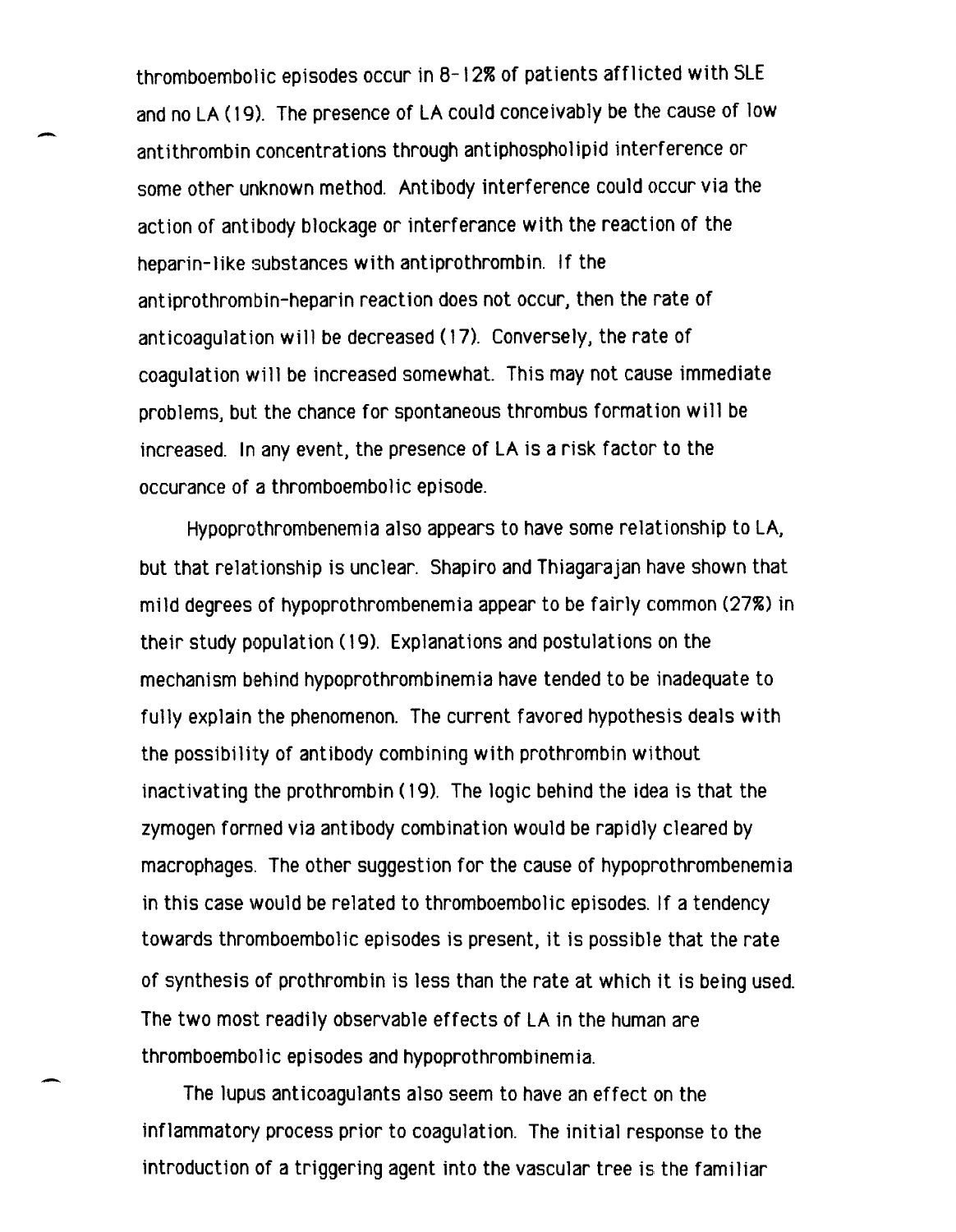inflammatory reaction immediately surrounding the triggering site. Inflammation occurs almost immediately and occurs well before coagulation can begin. The inflammatory response begins with the dilation of local arterioles and capillaries. As the vessels dilate, plasma egresses from the vessels. This fluid accumulates in the area causing localized edema. As the edema fluid accumulates, fibrin begins to polymerize and occludes lymphatic channels. These occlusions limit the dissemination of invading organisms. The polymorphonuclear leukocytes in the capillaries then begin to adhere to the endothelial wall to facilitate migration from the capillaries. The migration is stimulated by chemotactants secreted by cells near the irritation; one of these chemotactants is  $LTB<sub>4</sub>$ . Once the leukocytes reach the area of irritantion, they begin to engulf and degrade the irritant. As the degradation process continues, some of the degradative enzymes escape into the matrix surrounding the cells. These enzymes cause a drop in the pH of the area and induce the lysis of the leukocytes through the action of cellular proteases. The large mononuclear macrophages, which migrate slower than the Jekocytes, arrive at the site of inflammation at this time. The macrophages engulf the lekocyte debris as well as the irritant. The arrival of the macrophages marks the final step in the inflammatory reaction (11).

-

One of the many macrophage cell responses during inflammation is the production and secretion of the leukotrienes (8,11). Leukotrienes are produced from the conversion of arachidonic acid (a polyunsaturated fatty acid derived from membrane phospholipids) via the lipoxygenase pathway. There are six leukotrienes (LT) produced via lipoxygenase action: LTA $_{\mathcal{A}^{\prime}}$ LTC<sub>4</sub>, LTB<sub>4</sub>, LTD<sub>4</sub> and LTE<sub>4</sub>. In this study the plasma effects of LTB<sub>4</sub> were of main interest.  $LTB<sub>4</sub>$  affects the adhesive properties of neutrophils to endothelial cells and the extravasation of white cells (6,9,18). These effects have been shown to be dependent on the concentration of LTB<sub>4</sub> in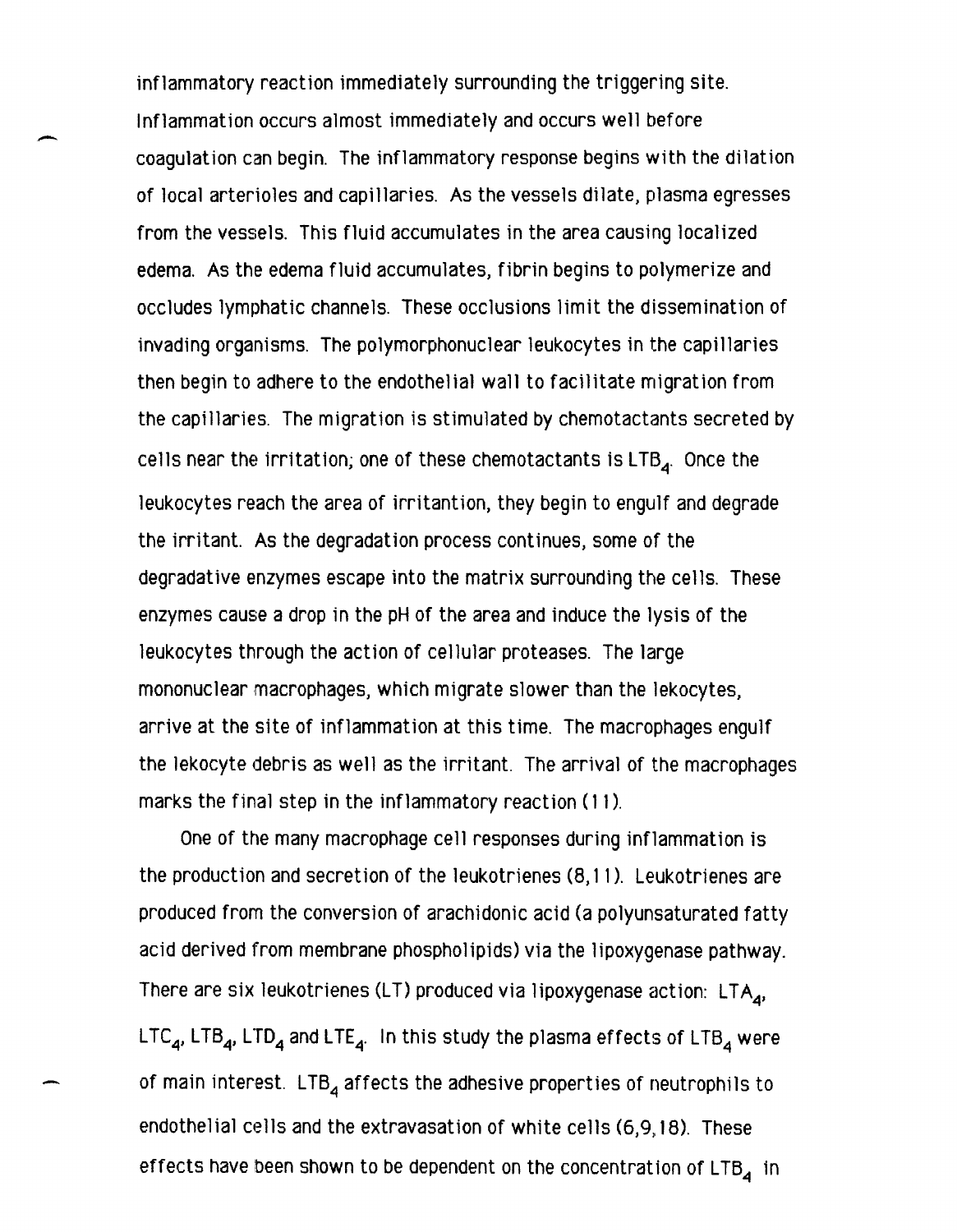both in vitro and in vivo experiments (18). Other studies have shown that  $LTB<sub>4</sub>$  is a potent chemotactic agent toward polymorphonuclear cells, eosinophils and monocytes; there have also been suggestions that  $LTB<sub>4</sub>$ may have ionophoric activity and may mobilize membrane associated Ca $^{2\text{+}}$  $(18)$ .

When the body is invaded by a microorganism, one of the responses may be inflammation of the area to isolate the microorganism to keep it from infiltrating the body. If the inflammatory process is impaired by decreased activity of  $LTB_{4}$ , then the microorganism may disseminate further than it would have and thus prolong the infection. Prolonged recovery from infections is associated wlth SLE and/or LA.

A thrombus causes a macrophage reaction similar to the one activated by microorganisms. One of the methods for removing a thrombus when it is formed and is no longer needed is to have the macrophages engulf and degrade it. When the macrophages are activated to removed a substance, they secrete  $LTB_{4}$ . One of the functions of  $LTB_{4}$  is to call other macrophages into the area to aid in the clearance of the clot. If  $LTB<sub>A</sub>$ secretion is inhibited by the presence of LA or antiphospholipid antibodies then the clearance of the clot may be slower than normal. This could exacerbate thromboembolic episodes in the patient having LA.

This research project was designed to shed some light on the effects that LA have on the secretion of  $LTB<sub>4</sub>$ , and with data from a concurrent study, to determine if the presence of antiphospholipid antibodies is related to the amount of LTB4 secretion.

 $\overline{\phantom{0}}$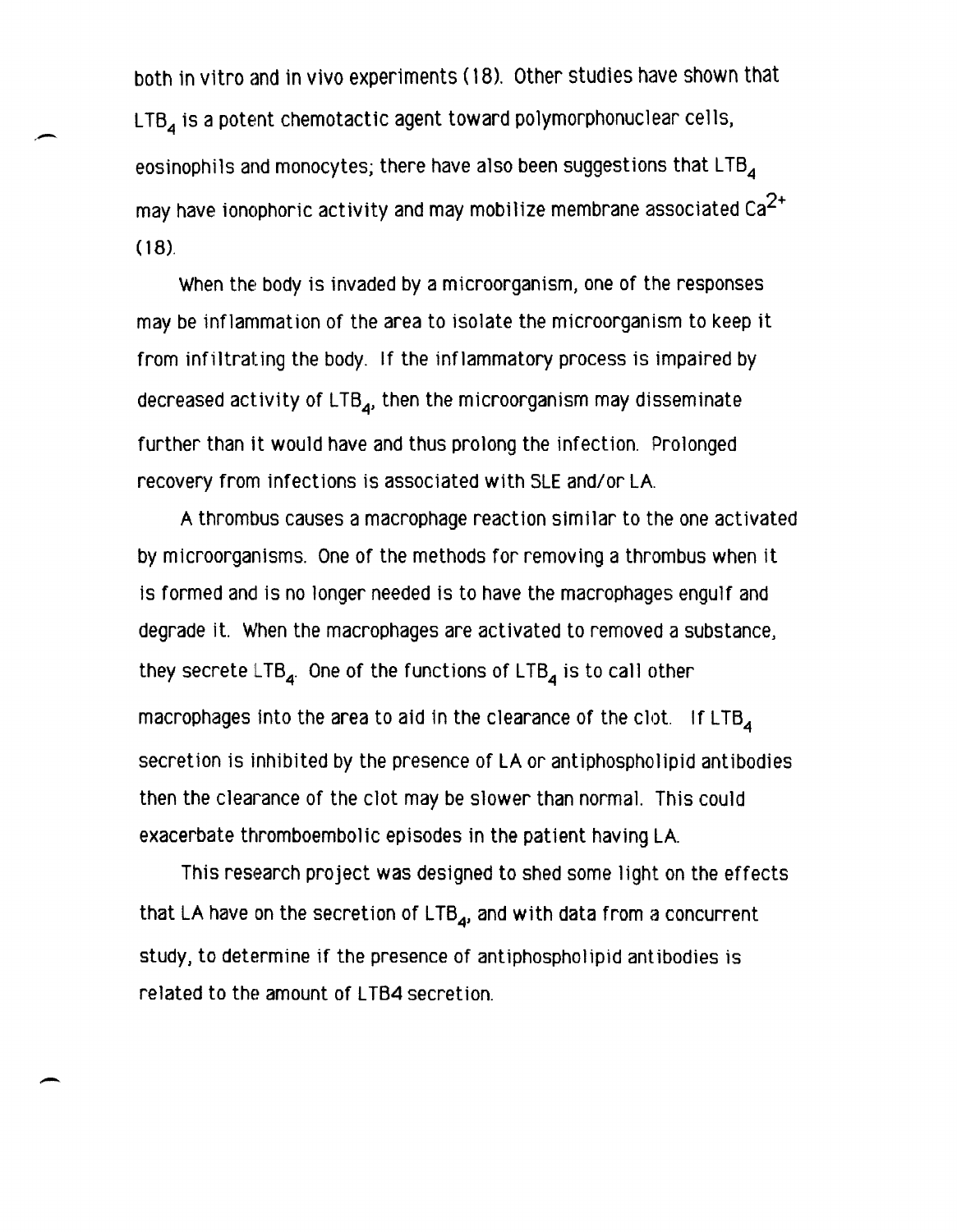#### **Materials and Methods:**

-,

 $\overline{1}$ 

-

Animals - The peritoneal macrophages utilized in this medical study were obtained from adult healthy BALB-C mice; the mice used were mixed sex ranging from 9 to 13 weeks of age and 20 to 25 grams in weight.

The mice were housed 2 to 8 to a cage and approximately 20 cages to a rack in a light-proof room with a light/dark cycle of 12 hours light and 12 hours dark. The mice had access to Purina rodent chow and water ad lib.

Cells - The purpose of this study was to examine plasma effects on macrophage LTB4 secretion. The macrophages were obtained by the following procedure. The mice were sacrificed via cervical dislocation and the working field on the mice was disinfected by washing with 90% ethanol (EtOH). The peritoneum was then exposed by using skin snips and pulling the skin laterally to expose the peritoneal wall. The peritoneum was next washed 2 times with 5 ml of 1X PBS per washing and stored at  $4^{\circ}$ C. The peritoneal washings were centrifuged in a Beckman model TJ-6 refrigerated centrifuge  $(4^0C)$  to pellet the cells. The pelleted cells were resuspended in 2 to 3 ml of a mixture of 1x RPMI 1640 (M 199H-commercial) tissue culture media + penici llin and streptomycin (PIS). A count of viable macrophages was obtained by filling a hemacytometer with a 1: 100 dilution of cell suspension in Trypan blue (10 microliters of resuspended cell solution in 90 microliters of Trypan blue). The cell suspension volume was adjusted to allow for each tissue culture well (Linbro tissue culture, 24 flat bottom wells, 1.7 x 1.6 cm) to contain greater than or equal to  $2.0 \times 10^6$  macrophages per well by the addition of IX RPMI + P/S. The wells were filled with the calculated amount of cell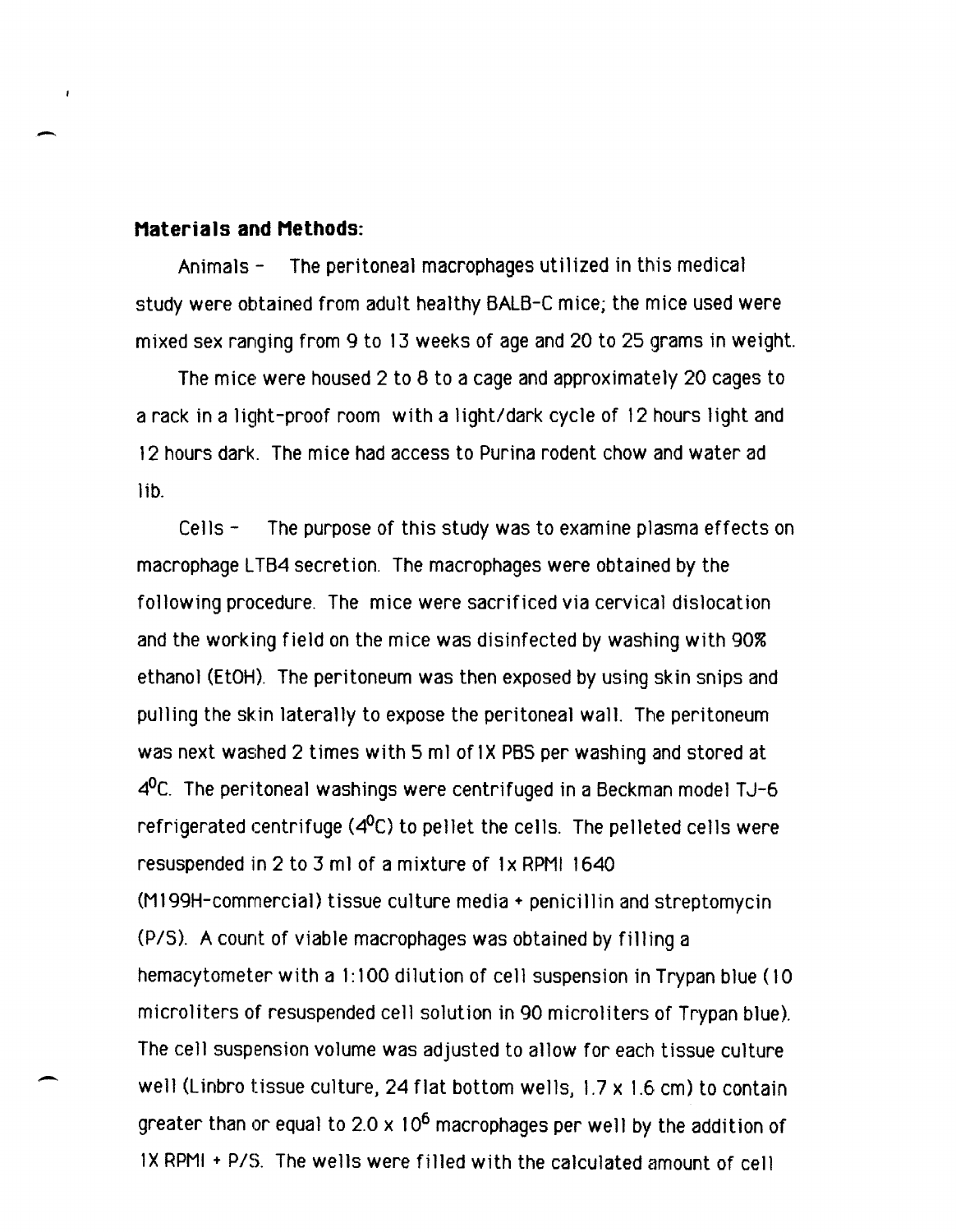suspension and approximately 1 ml of RPMI + PS (to inhibit dehydration) prior to incubation. The cel1s were incubated in a Napco control1ed environment at 5% CO<sub>2</sub> and 37<sup>0</sup>C for one hour to allow the cells to adhere to the wel1 base. The tissue culture plates were then removed and the adhered cel1s in each well were rinsed 3 times with 1 x Hepes buffer warmed to  $37^{\circ}$ C in a water bath. The prepared cells were then used to test plasma effects on LTB4 secretion of macrophages.

### Plasma effects on LTB4 secretion:

 $\overline{\phantom{0}}$ 

No more than three individual patient plasmas (IPP) were tested in one tissue culture plate at one time. Also, PNP samples were tested in parallel; one was maximally stimulated with calcium ionophore (A23187) and one was not stimulated with A23187. A23187 has been shown to stimulate the production of a maximal amount of LTB4 from macrophages (18). Each tissue culture plate containing the adhered macrophages were again incubated in a total solution of 1 ml containing: 800 microliters of Hepes warmed to  $37^{\circ}$  C (except the wells containing PNP+A23187) and 200 microliters of plasma sample. The PNP+A23187 well sample consisted of 200 microliters of PNP, 10 microliters of the A23187 calcium ionophore, and 790 microliters of Hepes warmed to 37<sup>0</sup> C.

The macrophages immersed in their plasma solutions were then incubated at 5% CO<sub>2</sub> and 37<sup>0</sup>C for 2 hours. The well solutions were sampled at 30, 60, 90 and 120 minutes; 220 microliter samples were taken per well per sampling. The samples were stored in a biofreezer at  $-80^0$  C until a radioimmunoassay (RIA) was performed. The RIA was performed using a standard commercially available RIA (Amersham) and a Beckman LS 3801 gamma-scintillation counter.

An RIA of 1:5 dilutions of each of the available I PP's (200 microliters IPP + 800 microliters Hepes) was performed to determine the background levels of LTB4 in the IPP prior to their exposure to the macrophages.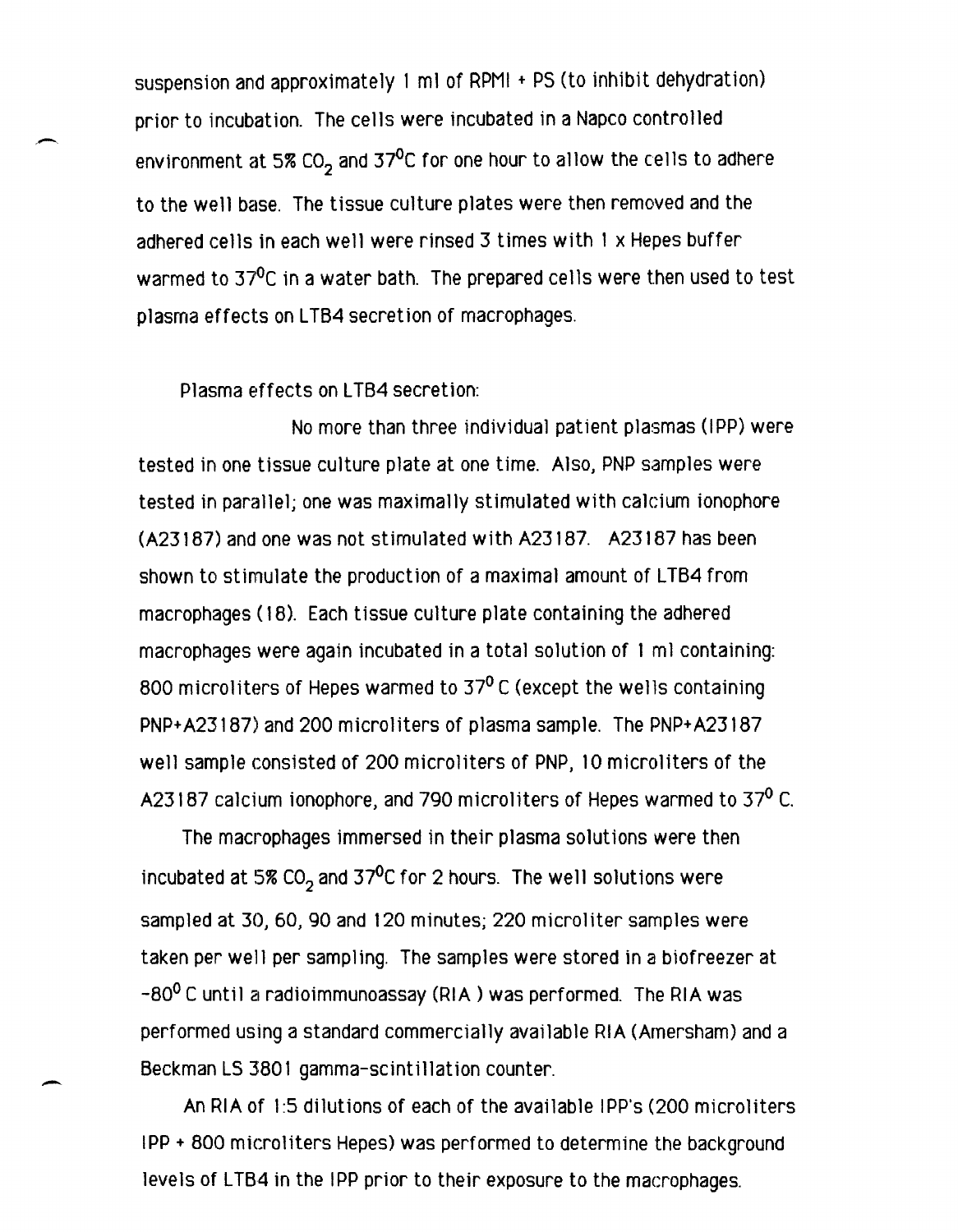## **Results and Data:**

--

-,

The peritoneal macrophages taken from adult BALB-C mice were allowed to adhere to the base of tissue-culture wells. The macrophages were then incubated while immersed in their respective plasma sample solutions. Plasma solution samples (120 microliters) were removed at 30, 60,90 and 120 minutes. Each sample was then assayed via HIA to determine the total amount of LTB<sub>4</sub>. The background levels of LTB<sub>4</sub> obtained via RIA were then subtracted from the raw RIA data obtained previously. A background level for PNP was determined by averaging all of the background levels equal to less than 9 picograms (pg). The pg of  $LTB<sub>A</sub>$ per 10<sup>6</sup> macrophages were then calculated from the RIA data difference.

The results of each of the experiments (1 through 7) are shown in the following graphs. The results expressed in pg of LTB<sub>4</sub> per 10<sup>6</sup> macrophages VS. time in minutes.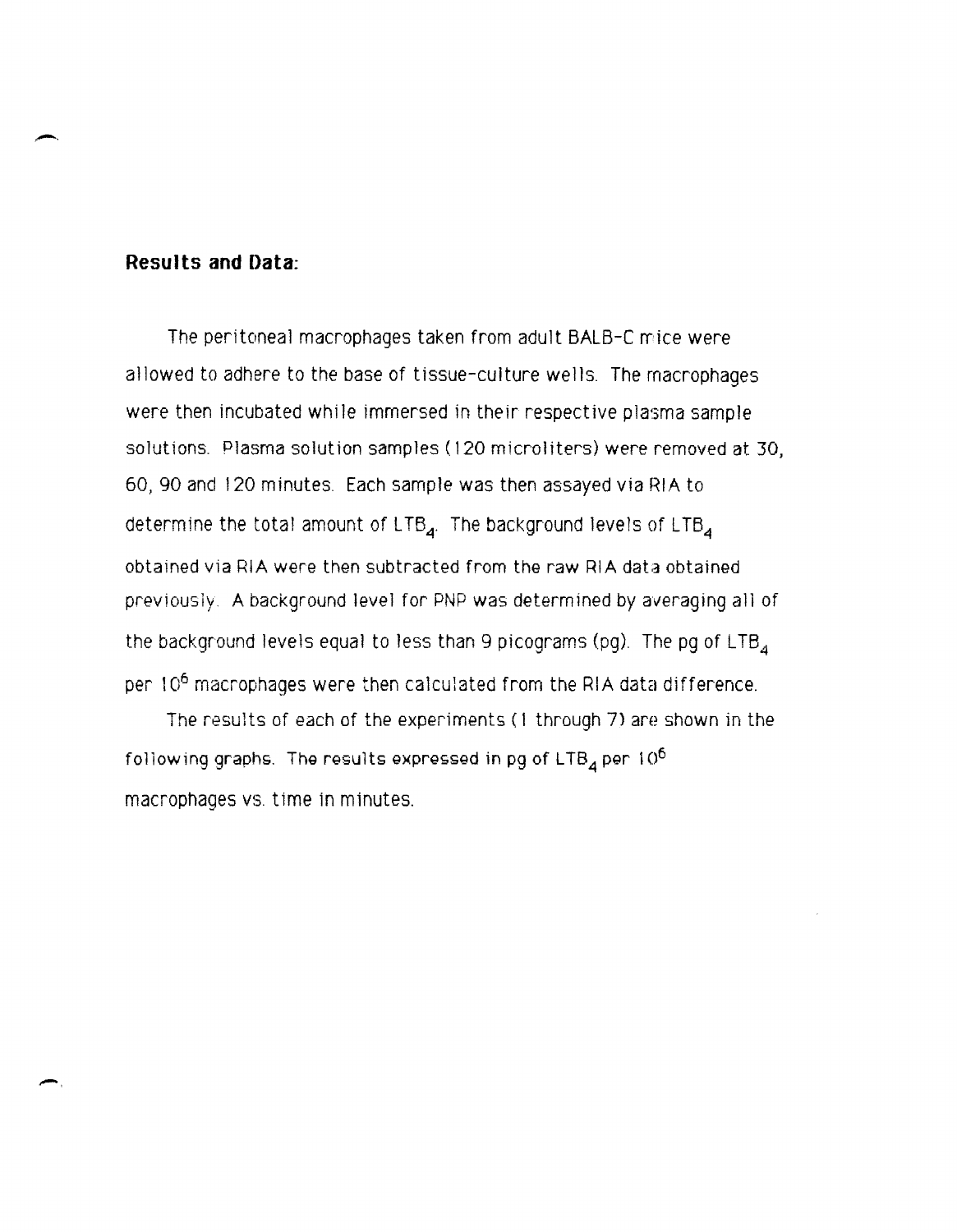Experiment 1

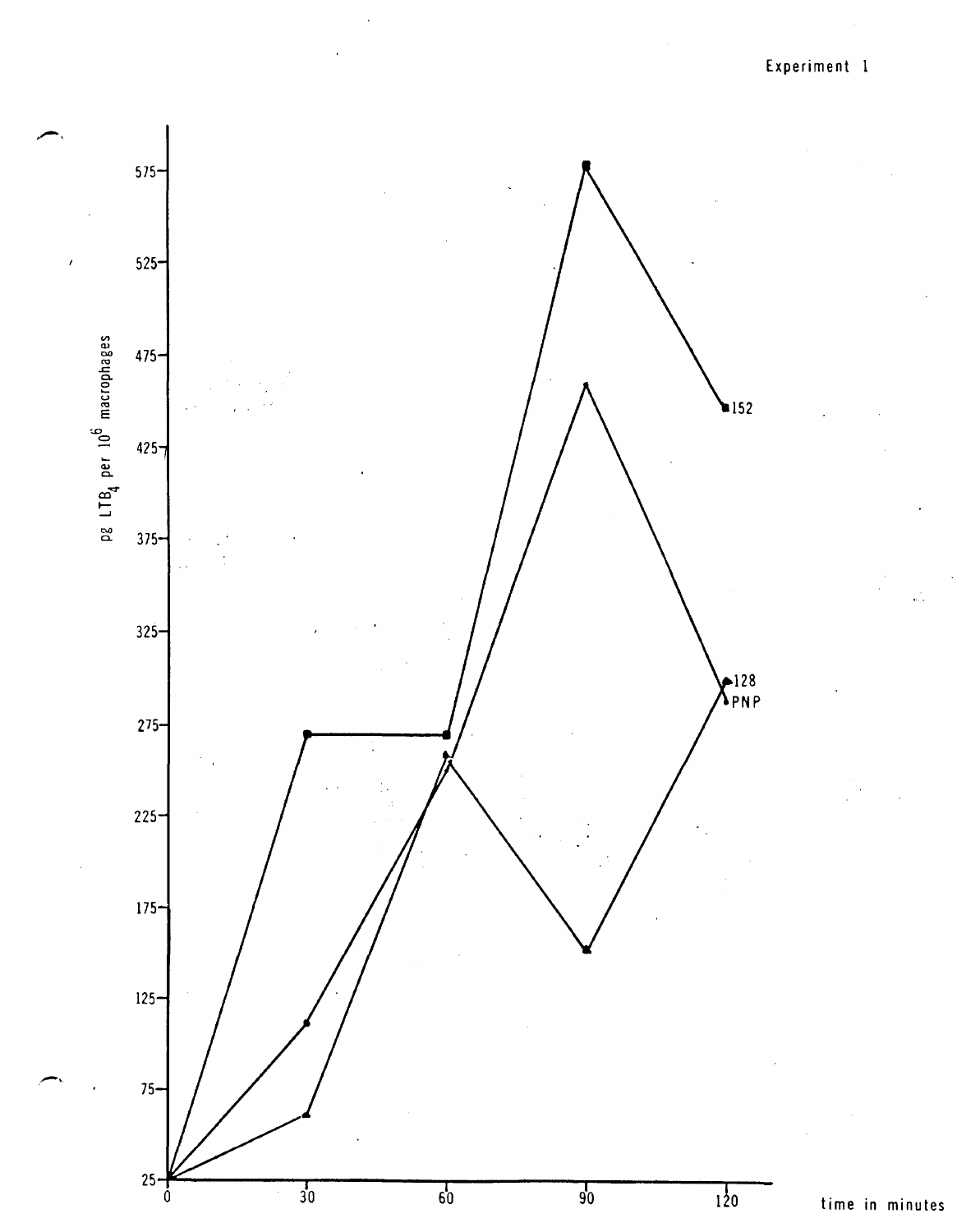

time in minutes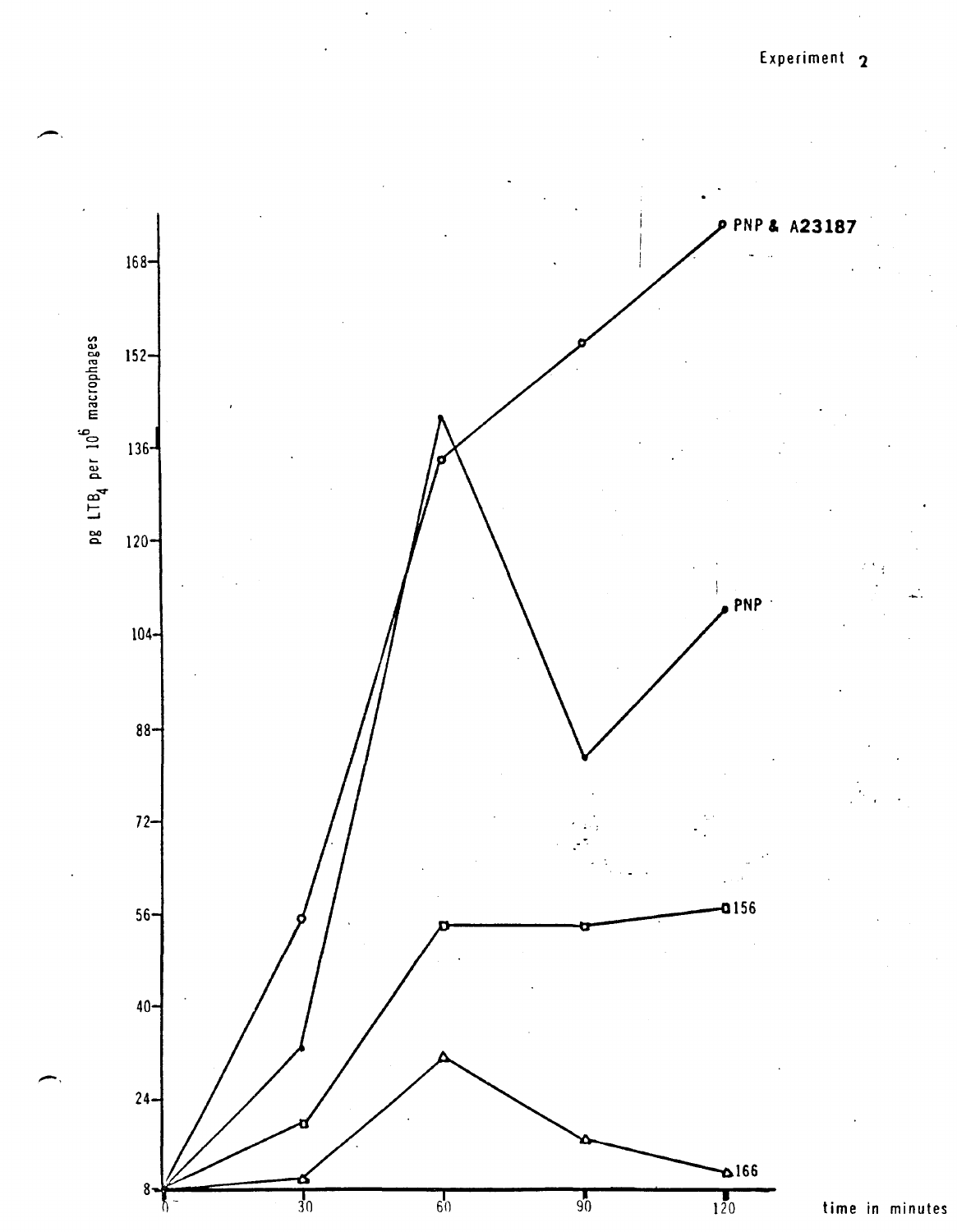Experiment 3

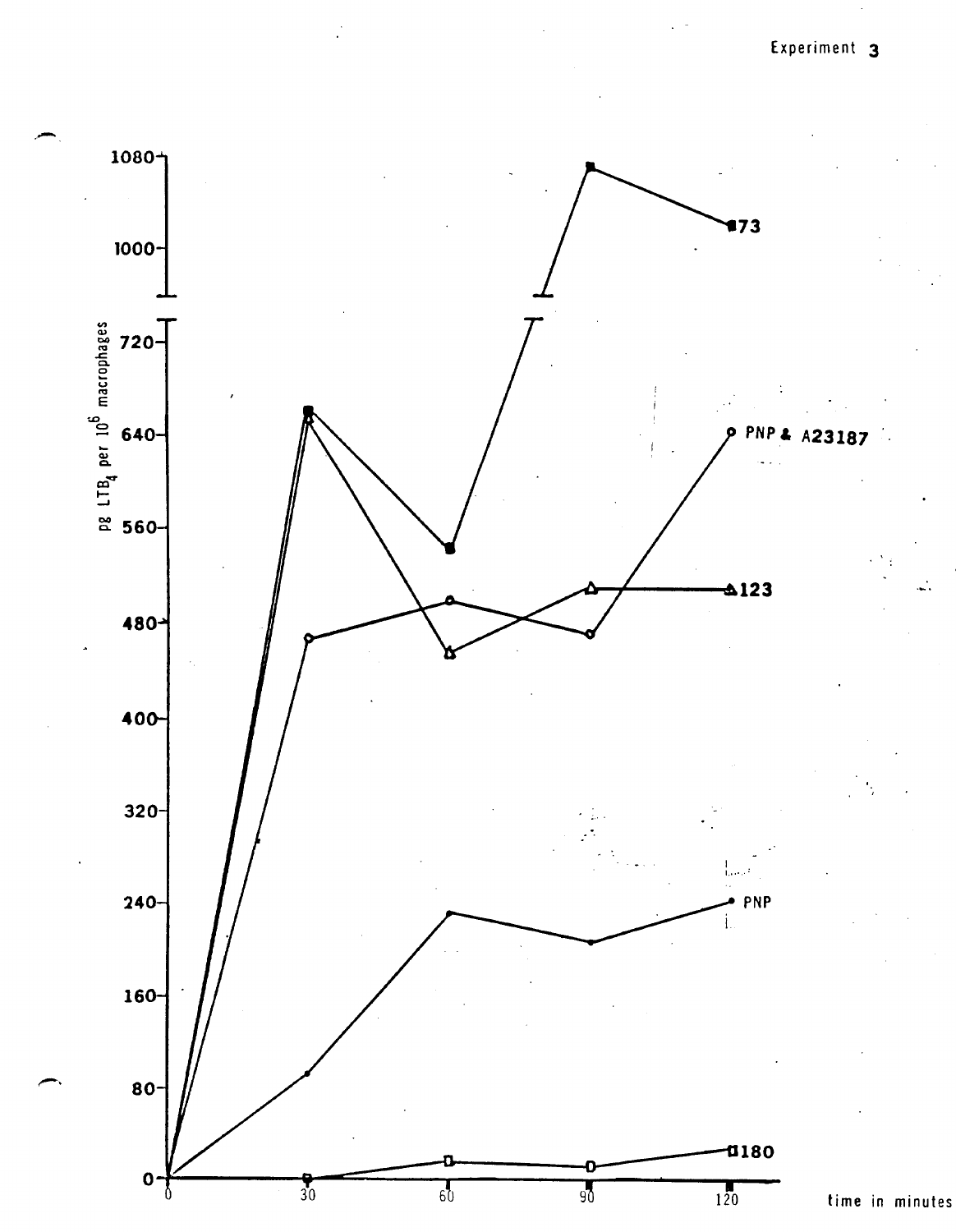![](_page_15_Figure_0.jpeg)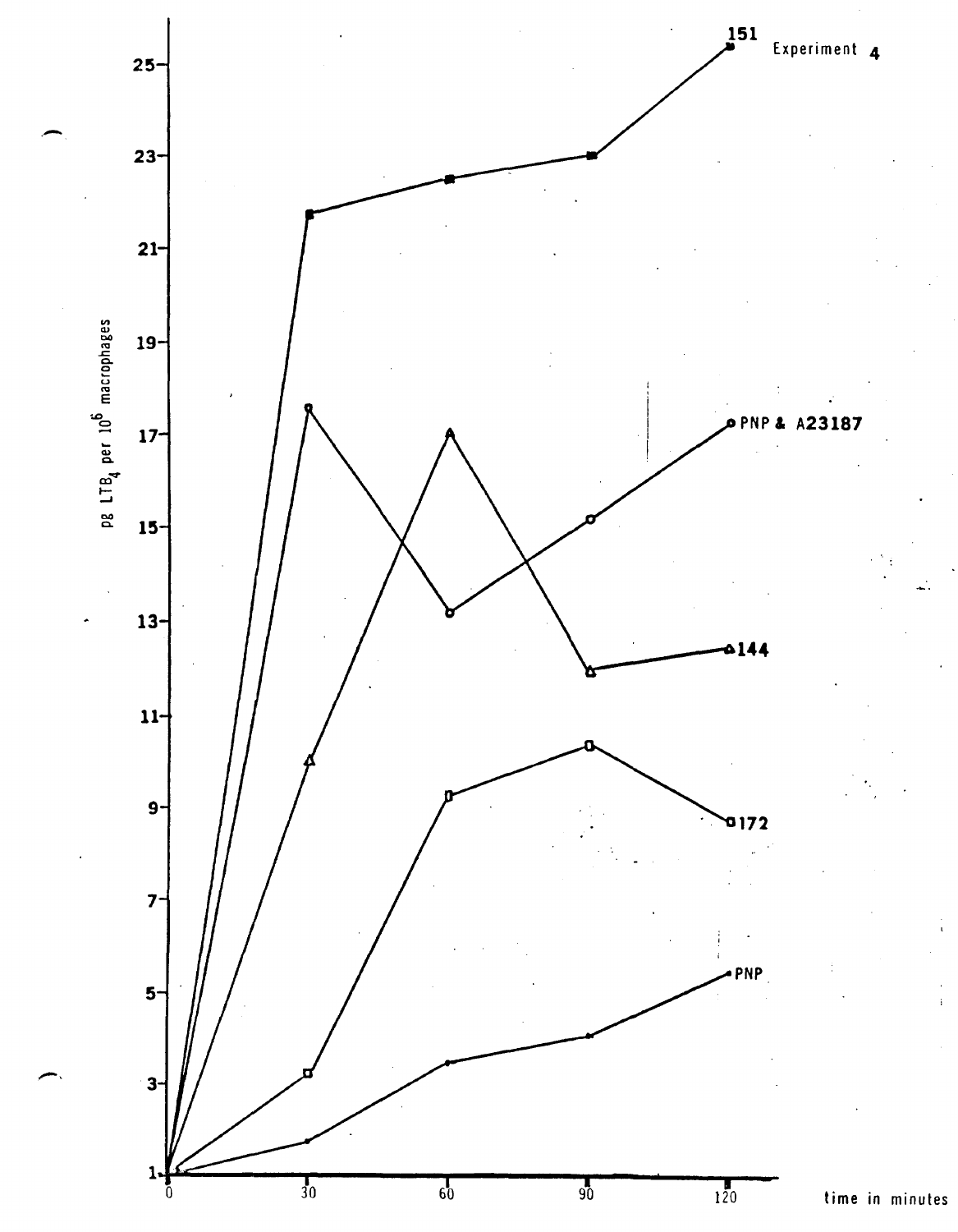![](_page_16_Figure_1.jpeg)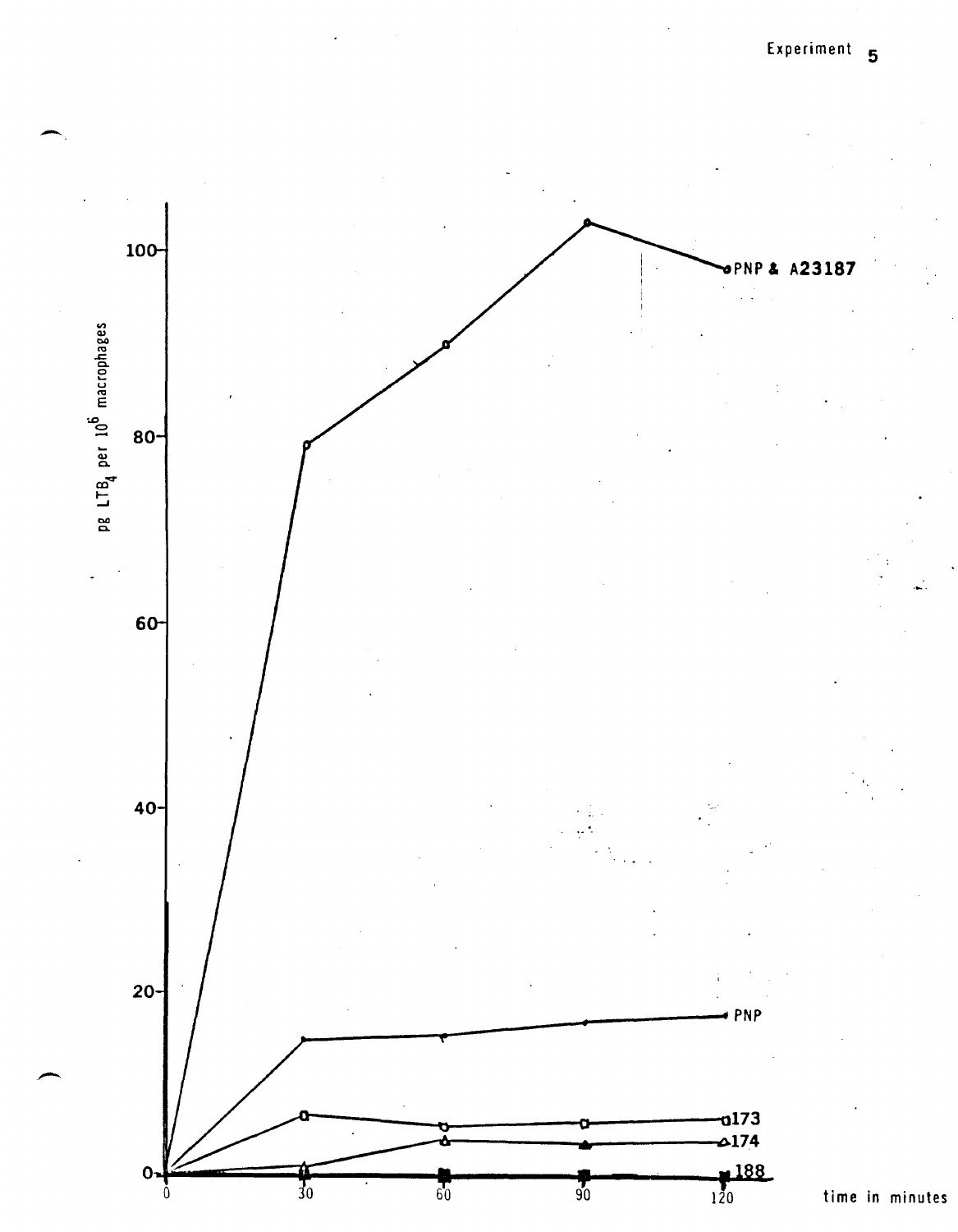![](_page_17_Figure_0.jpeg)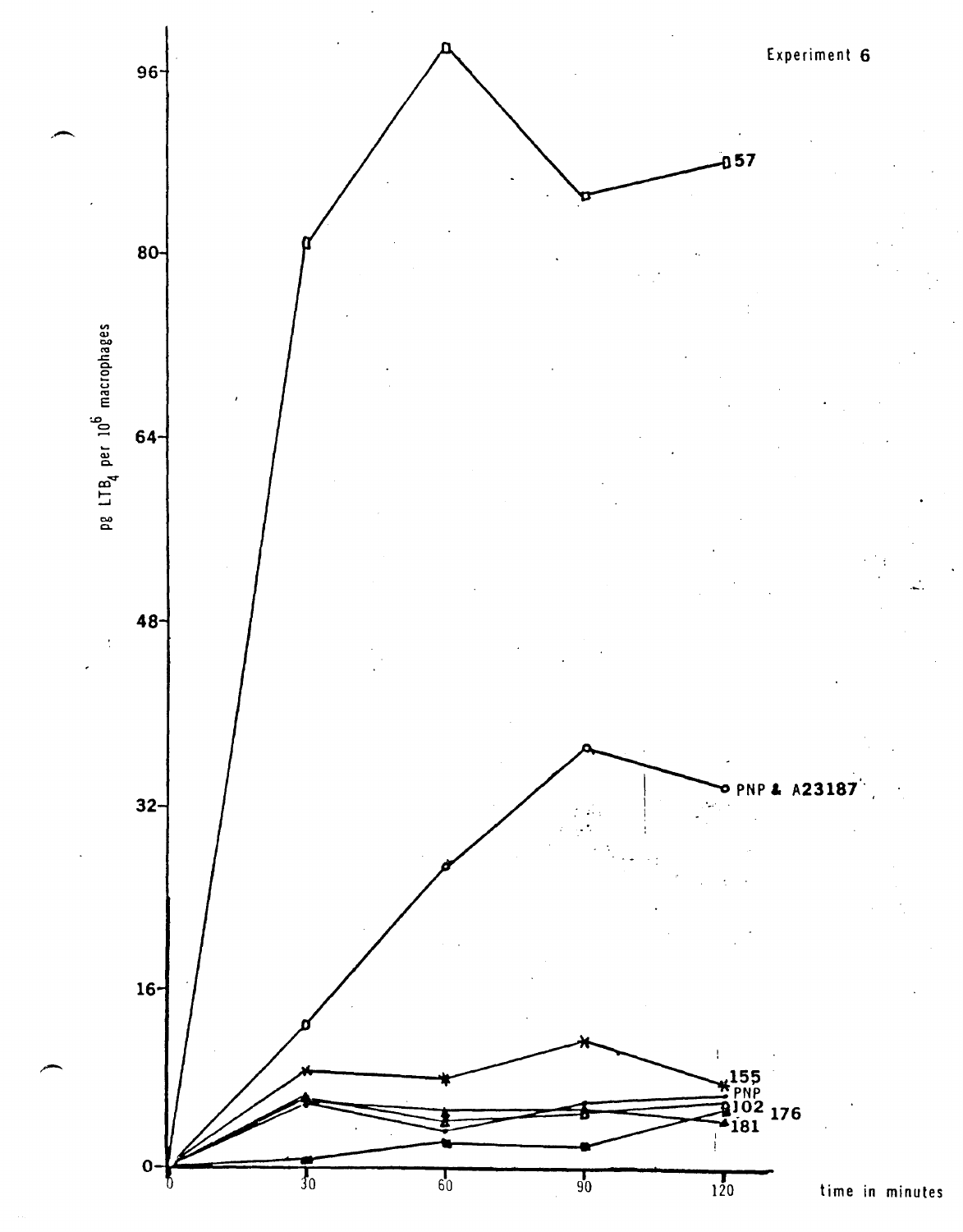![](_page_18_Figure_0.jpeg)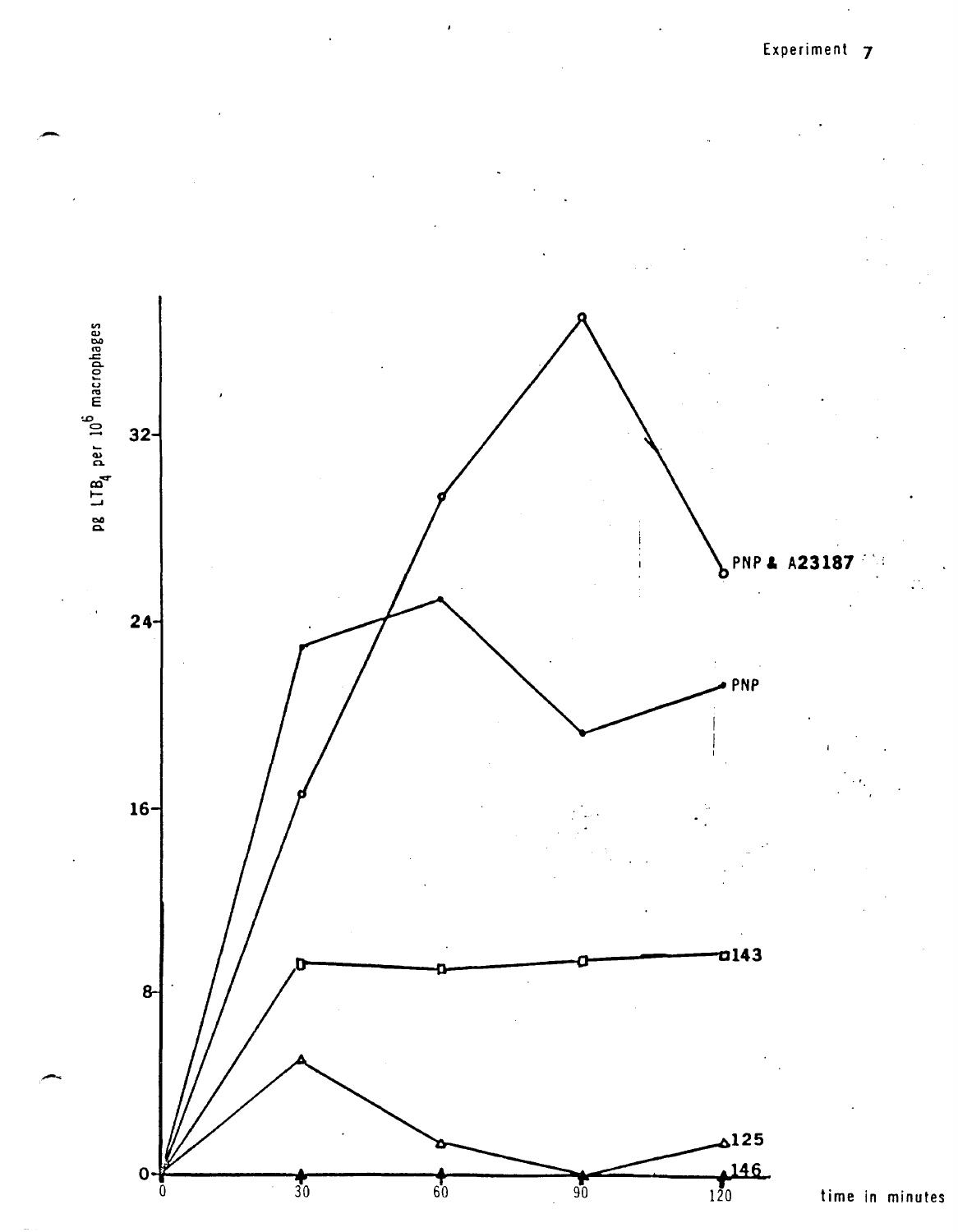The degree of stimulation of the macrophages was held as constant as possible. However, there were deviations between experiments relative to stimulation. For this reason the pg of  $LTB<sub>4</sub>$  per 10<sup>6</sup> macrophages were expressed as a percentage of the pg of  $LTB<sub>4</sub>$  in the 120 minute PNP control sample. The results are shown on the experiments combined graph and in Table 1. The results are expressed as a percentage of pg of  $LTB<sub>4</sub>$  in the PNP control sample at 120 minutes vs. time in minutes. Overlay 1 displays the percentage values of all the male subjects, overlay 2 displays the percentage values of all the female subjects, and overlay 3 displays the percentage values of those patients for which there was limited medical history.

Table 1:

| <b>Sample</b> | 30 minutes | 60 minutes | 90 minutes | 120 minutes |
|---------------|------------|------------|------------|-------------|
| <b>PNP</b>    | 59.32      | 91.27      | 96.14      | 100         |
| <b>PNP+A</b>  | 213.37     | 271.42     | 324.02     | 323.04      |
| 57            | 1252.7     | 1527.9     | 1331.6     | 1339.4      |
| 73            | 269.81     | 222.75     | 437.83     | 428.55      |
| 102           | 94.70      | 65.11      | 82.40      | 92.06       |
| 123           | 268.48     | 187.38     | 209.24     | 209.24      |
| 125           | 23.97      | 6.53       | 2.66       | 6.53        |
| 128           | 21.38      | 89.97      | 53.20      | 102.61      |
| 143           | 43.28      | 42.02      | 43.75      | 45.06       |
| 144           | 184.03     | 309.44     | 217.06     | 226.68      |
| 146           | 0          | 0          | 0          | 0           |
| 151           | 395.28     | 407.80     | 417.97     | 461.52      |
| 152           | 128.32     | 128.32     | 199.99     | 155.45      |
| 155           | 137.54     | 127.26     | 182.87     | 121.81      |
| 156           | 18.84      | 50.36      | 49.89      | 53.04       |
| 166           | 9.23       | 28.89      | 16.09      | 10.83       |
| 172           | 58.98      | 168.24     | 188.93     | 158.62      |
| 173           | 36.65      | 30.95      | 34.64      | 38.10       |
| 174           | 5.75       | 22.35      | 19.22      | 21.23       |
| 176           | 12.62      | 38.16      | 35.05      | 90.03       |

180 0 7.1 5.68 11.05 181 95.48 78.66 91.90 69.31 188 0 0 0 0

Sample percentages of 120 minute PNP-control sample.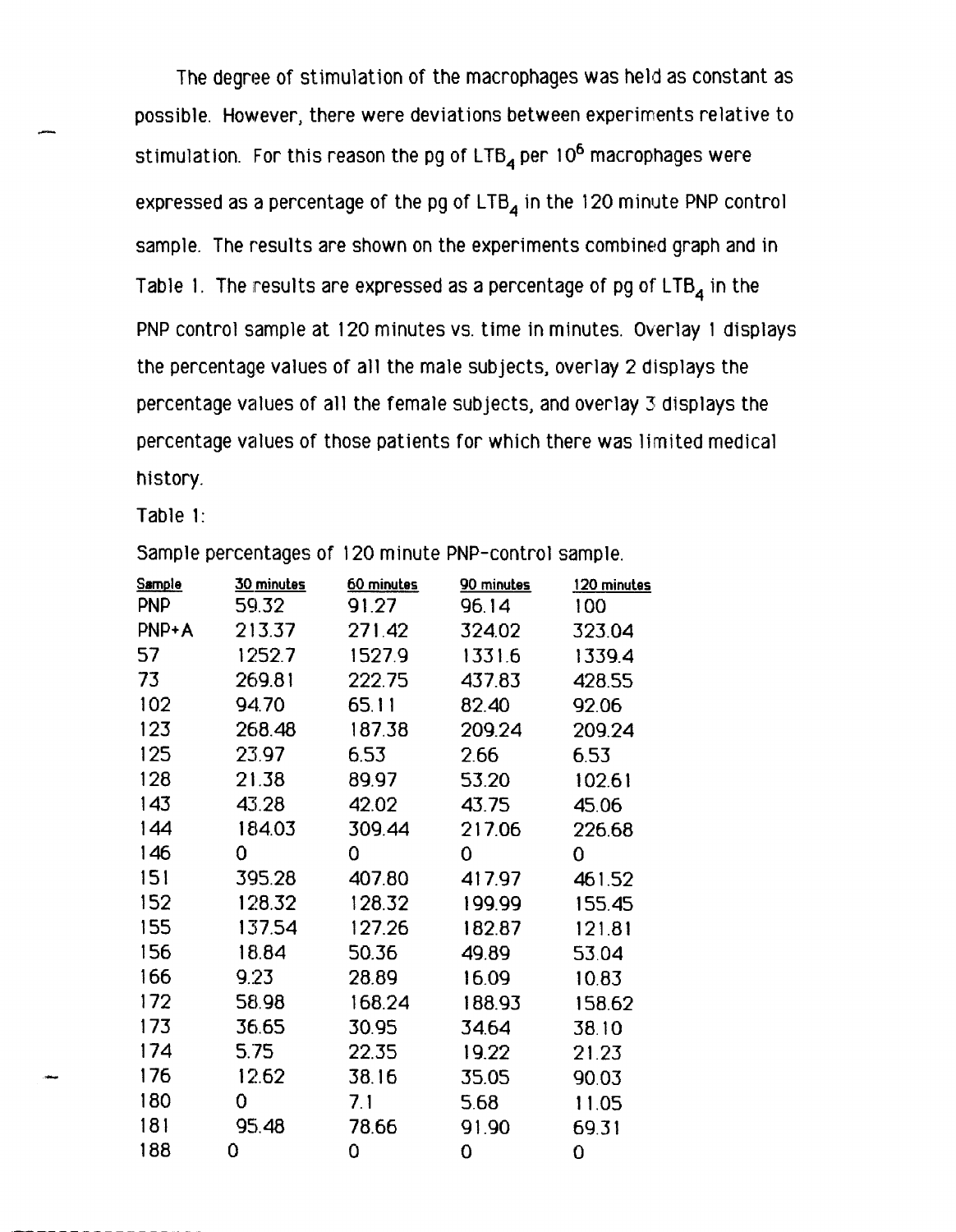![](_page_20_Figure_0.jpeg)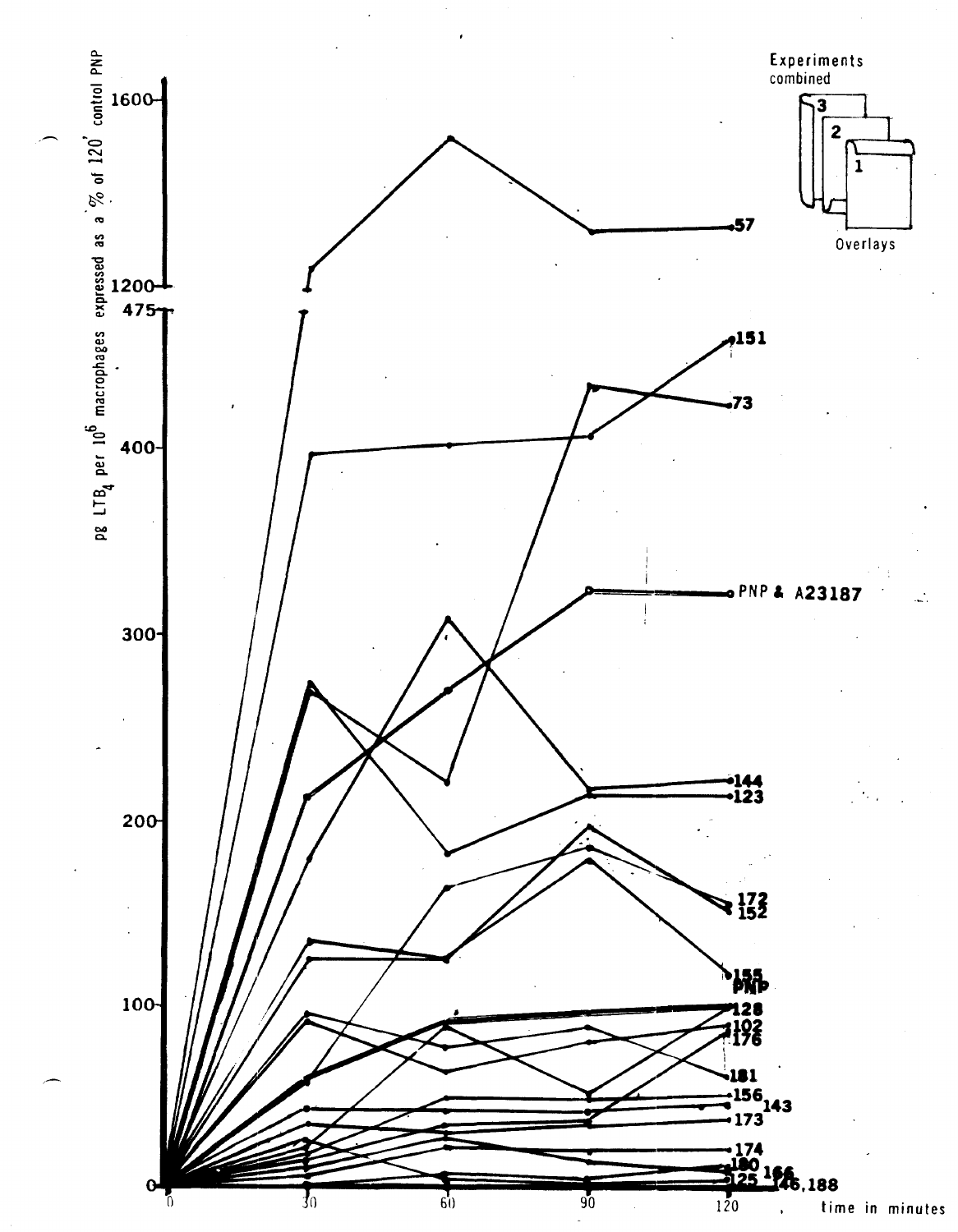# **Discussion:**

A11 of the coagulation tests inhibited by LA are dependant upon phospho1ipids for activation (7,20). Furthermore, in vitro LA activity is due to the presence of antiphospholipid antibodies (APA) which prohibits assembly of the prothrombinase complex (2,7,12,20). The APA may also be specific for the membrane phospholipids which are converted to arachidonic acid. This implies that correlation would exist between the rate of  $LTB<sub>A</sub>$  production and the amount of APA present. A study to determine the occurance of APA in patients with LA was conducted in this lab. The APA study was conducted concurrently with this study; the results of the APA study are shown in Table 2.

### Table 2:

,-

The occurance of antiphospholipid antibody in the plasma of patients with identified Lupus Anticoagulants.

|                | IgG            |                |           |           | lgM       |           |                  |             |
|----------------|----------------|----------------|-----------|-----------|-----------|-----------|------------------|-------------|
| <b>Patient</b> | 뜨              | $P\leq$        | <u>PA</u> | <u>PI</u> | <u>CL</u> | <u>PS</u> | $\underline{PA}$ | 민           |
| 57             | $\ddotmark$    | 0              | 0         | 0         | 0         | 0         | 0                | 0           |
| 73             | 0              | $\ddotmark$    | 0         |           | 0         | 0         | 0                |             |
| 102            | 0              | 0              | 0         | ++        | ++++      | ++++      | ++++             |             |
| 123            | ٥              | 0              | 0         | 0         | 0         | 0         | 0                | +           |
| 125            | 0              | 0              | 0         | 0         | 0         | 0         | 0                |             |
| 128            | 0              | 0              | 0         | o         | 0         | 0         | 0                | Ω           |
| 143            | 0              | 0              | 0         | 0         | 0         | 0         | 0                | 0           |
| 1440           | 0              | 0              | 0         | 0         | 0         | 0         | 0                |             |
| 146            | 0              | +              | 0         | 0         | 0         | 0         | 0                | 0           |
| 151            | 0              | ٠              | 0         | 0         | 0         | 0         | 0                | 0           |
| 152            | 0              | +              | 0         | 0         |           | +         |                  | ۰           |
| 155            | +              | ÷              | 0         | 0         | 0         | 0         | 0                | 0           |
| 156            | 0              | 0              | 0         | 0         | 0         | 0         | 0                | 0           |
| 166            | ٠              | $^{\tiny{++}}$ | 0         | O         | 0         | 0         | 0                | 0           |
| 172            | 0              | 0              | 0         | 0         | 0         | 0         | 0                | 0           |
| 173            | 0              | 0              | 0         | 0         | 0         | 0         | 0                | 0           |
| 174            | $^{\tiny{++}}$ | ++             | 0         | 0         | 0         | 0         | 0                | 0           |
| 176            | 0              | 0              | 0         | 0         | ٥         | 0         | 0                | 0           |
| 180            | 0              | 0              | 0         | 0         | ++++      | ****      | ++++             |             |
| 181            | 0              | 0              | 0         | 0         | ++++      | ++++      | ++++             | ++<br>++    |
| 188            | 0              | 0              | 0         | 0         | 0         | 0         | 0                | $\mathbf 0$ |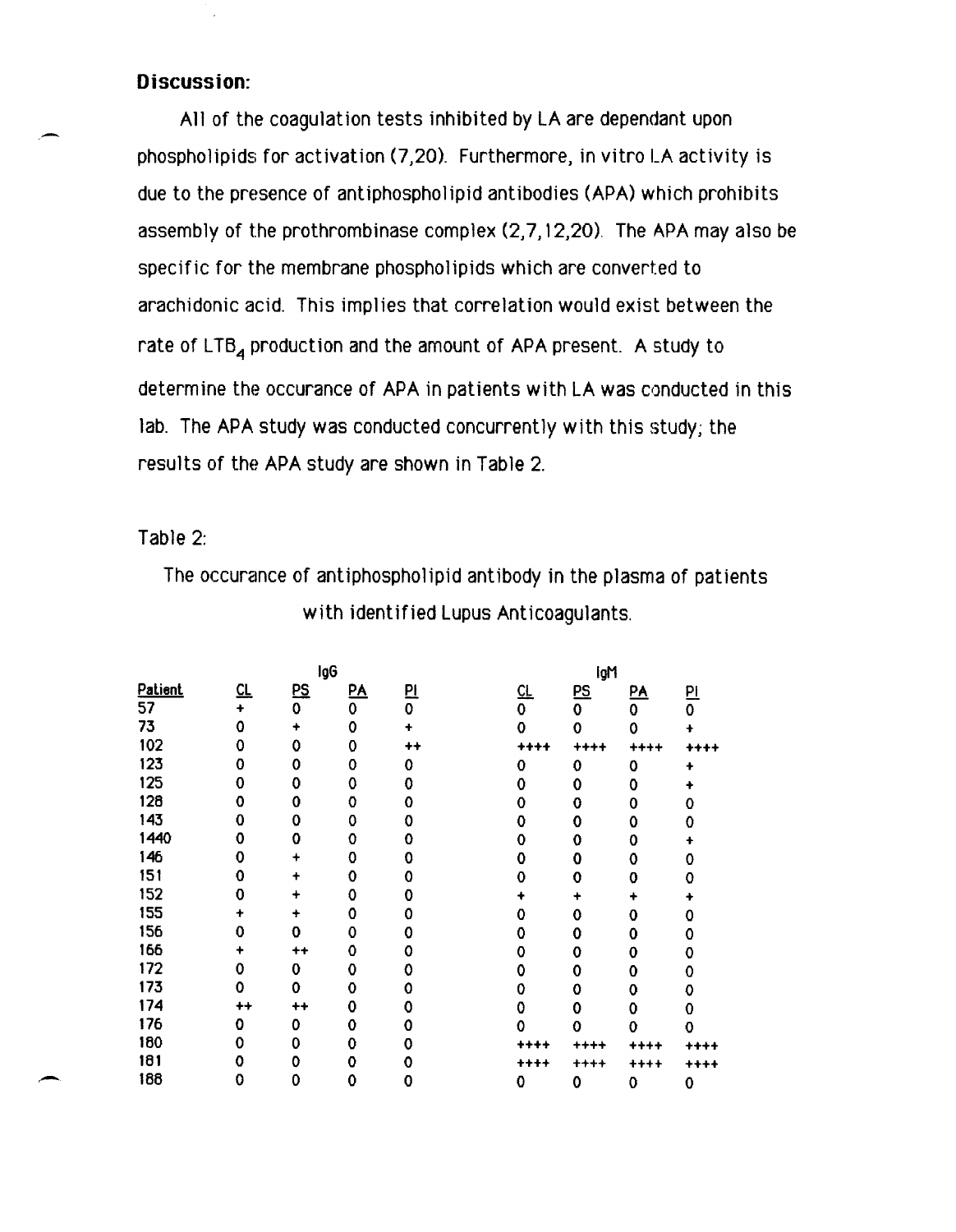Legend:

-

CL= anticardiolipin antibody PS= antiphosphatidyl antibody PA= antiphosphatidic acid antibody PI= antiphosphatidyl inositol antibody

The number of positives  $(+)$  indicates the relative amount of antiphospholipid antibody (APA) detected. Zero ( 0) represents no APA detected by ELI SA.

The LTB<sub>4</sub> data, the APA data, and the patients' medica' histories were examined to determine any logical pattern which correlated abnormal levels of LTB<sub>4</sub> to the presence of APA. LTB<sub>4</sub> levels were considered abnormal if  $LTB_4$  secretion had been stimulated or inhibited. Inhibition was considered to be less than 50% of 120 minute PNP control percentage value. Alternately, stimulation was considered to be greater than 200% of the 120 minute PNP control percentage value.

Of the 13 patients' plasmas tested, 8 (3 female and 5 male) have drug-induced LA. Of the 8 drug-induced LA cases, 5 have abnormal LTB $_4$ secretion. Furthermore, of the 8 drug-induced cases, a total of 5 have detectable levels of APA; 4 of those 5 also have abnormal  $\Box$ TB<sub>4</sub> secretion. These results do not justify any reasonable correlation between abnormal  $LTB<sub>A</sub>$  secretion and the presence of APA.

However, two of the 13 patients' plasmas tested do show reasonable correlation. The 2 female patients of child-bearing age (123 and 144) have stimulated  $LTB<sub>A</sub>$  secretion, detectable APA levels, medical records of spontaneous abortion, negative rapid plasma reagin (RPR), and comparable APTT values The similar atributes expressed by 123 and 144 imply a possible correlation between spontaneous abortions, the presence of LA, abnormal  $LTB<sub>a</sub>$  secretion, and the presence of APA.

Overall, the plasma effects on LTB<sub>4</sub> secretion do not appear to be the factor which causes thromboembolic disorders in patients with LA. There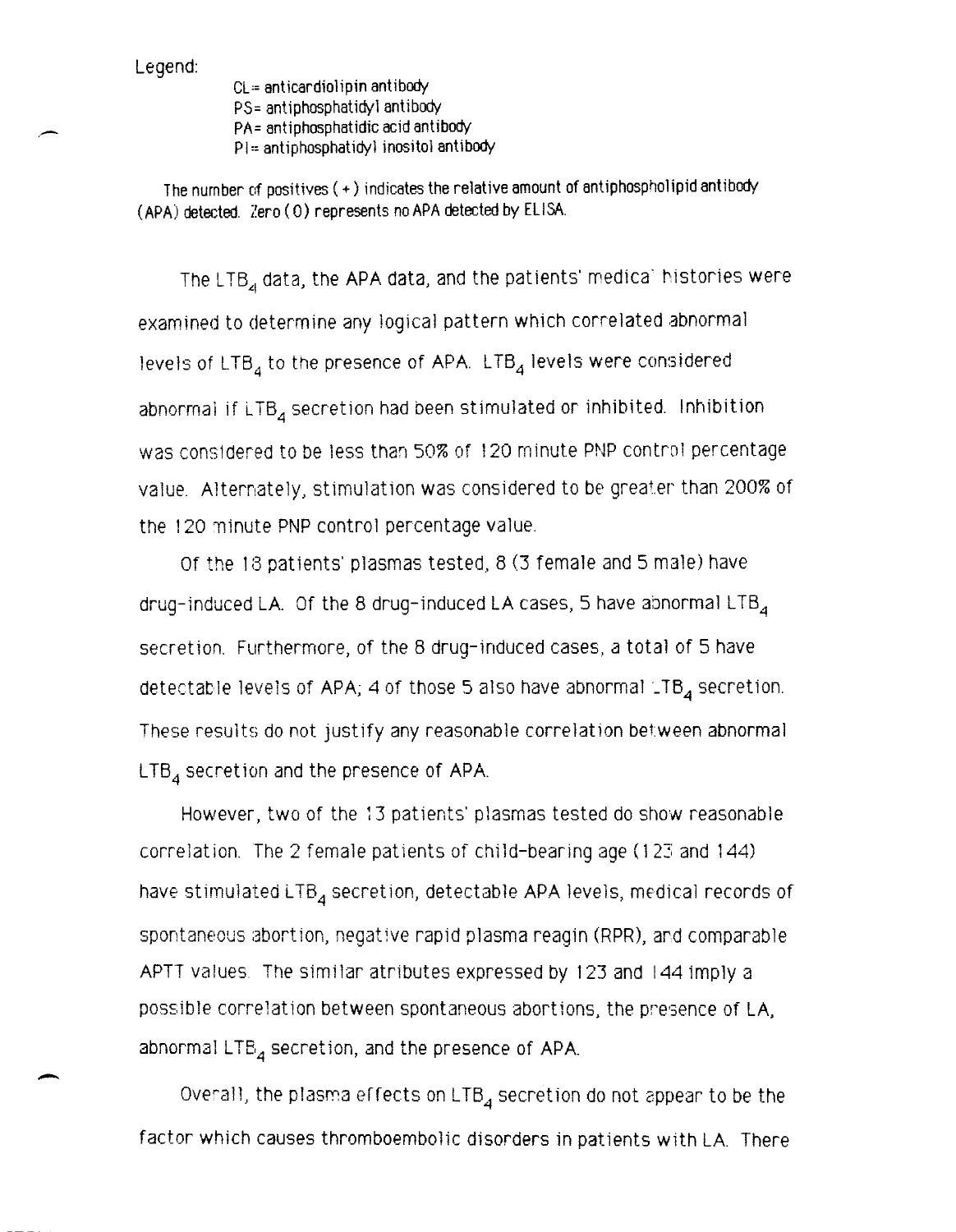does appear to be some evidence linking the level of LTB<sub>4</sub> secretion and spontaneous abortions in young women. A study examining the plasma effects on  $LTB_4$  secretion and the presence of APA in a population of women of child-bearing age would be the next logical step.

-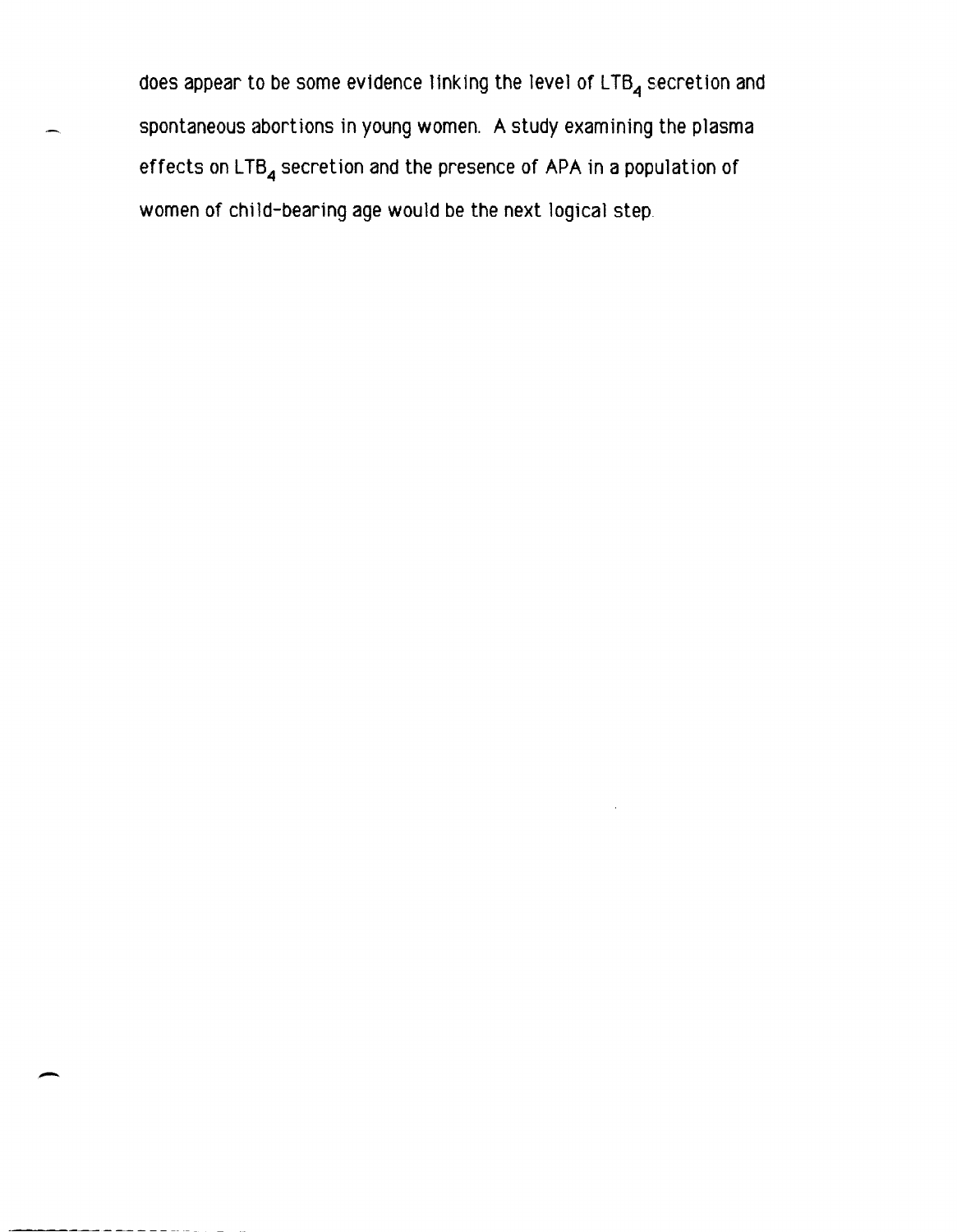L1terature Cited:

-

- 1. Bell, W. R, G. R. Boss, and J. S. Wolfson. Arch. Int. Med. 137: 1471- 1473 (1977).
- 2. Byron, M. A. Clin. Rheum. Dis. 8: 137-151 (1982).
- 3. Canoso, R. T., and H. S. Sise. Am. J. Hematol. 13: 121-129 (1982).
- 4. Canoso, R T., R. A. Hutton, and D. Deykin. Am. J. Hemato1. 2: 183- 191 (1977).
- 5. Conley, C. L., and R. C. Hartmann. J. Clln. Invest. Ii: 621-622 (1952).
- 6. Dahlen, S.-E., J. Bjork, P. Hedqvist, K.-E. Arfors, S. Harnmarstrom, J.-A. Lindgren, and B. Samuelsson. Proc. Natl. Acad. Sci. USA 78: 3887-3891 (198 I).
- 7. Exner, T. Thrombos. Haemost. 53: 15-18 (1985).
- 8. Fels, A. 0.5., N. A. Pawlowski, E. B. Cramer, T. K. C. King, Z. A. Cohn, and W. A. Scott. Proc. Nat1. Acad. Sci. USA 79: 7866-7870 (1982).
- 9. Hoover, R. L., M. J. Karnovsky, K. F. Austen, E. J. Corey, and R.A. Lewis. Proc. Natl. Acad. Sci. USA 81: 2191-2193 (1984).
- 10. Hughes, G. R. V., E. N. Harris, and A. E. Gharavi. Contr. Nephro 1. 43: 9-11 (1984).
- 11. Jawetz, E., J. L. Melnick, and E. A. Adelberg. Review of Medical Microbiology, 16<sup>th</sup> ed., Lange Medical Publications, 1984. pp. 156-157 and 190.
- 12. Lechner, K., and I. Pabinger-Fasching. Haemost.12: 2S4-262 (1985).
- 13. Lupus Foundation of America, Inc. What Is Lupus?, pamphlet. (1987).
- 14. McMillan, C. W., A. E. Weiss, and A. M. Johnson. Pediatr. Clin. North Am. 19: 1029-1045 (1972).